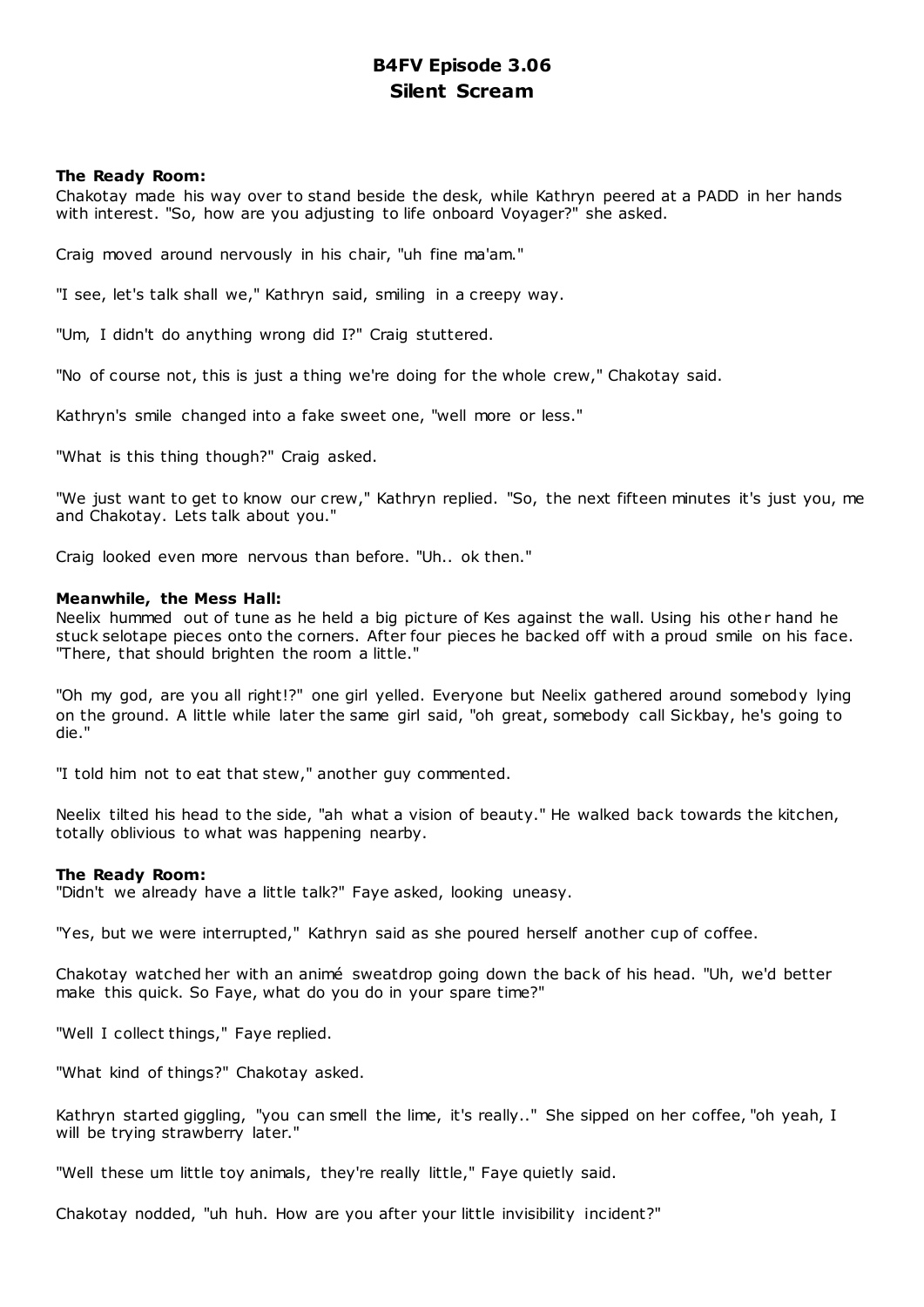Faye shrugged, "visible and usual."

"What do you do with these animals then?" Chakotay uncomfortably asked.

#### **Meanwhile, Engineering:**

Tom dragged Harry in through the main doors. "Hey that hurts," Harry moaned as they stopped. "What's this all about?"

"Listen, the best advice I've heard is make friends with B'Elanna or hypnotise her," Tom muttered. "Which one sounds the best?"

"Uh.. hypnotise her?" Harry shrugged.

"No, I'm going with the advice from a guy that's had at least two girls fighting over him, rather than a dateless wonder," Tom said.

Harry started pouting, "hey, I was the one that suggested hypnotising."

"My point exactly," Tom muttered. "Now, you come with me when I ask her to hang out, that way she won't think that I'm just trying to date her."

"Fine," Harry groaned. He and Tom made their way slowly over to B'Elanna. "So does the being friends tactic actually work?"

Tom shrugged, "beats me, it's James.. he never tells you anything. At the very least he had Zare and Jessie bitching at each other."

"Hmm, that's better than nothing," Harry sighed.

B'Elanna turned around and found herself face to face with the two. "What do you two want?"

Tom elbowed Harry. "Um er, we're going to the Mess Hall for lunch, do you want to join us?"

B'Elanna rolled her eyes, "ok, who told you about the being friends tactic? I'll give them a beating." She walked off in a huff.

Harry tried not to smirk, "maybe you should give up on this one as well, see ya." He walked off.

Tom quickly followed B'Elanna, "tactic, what are you talking about? I've realised I'm not good enough for you, and I'm sorry for bugging you. I really do want to be friends again."

B'Elanna stopped and turned around, "we were friends before?"

"Ok, maybe not but I'd like to be," Tom replied.

"Did Harry suggest that ridiculous tactic?" B'Elanna asked, folding her arms. "I'm not falling for it."

"No Harry suggested hypnotising and... uh oops," Tom blurted out, cringing right at the end.

"So when is it you get tired of your infatuation and move onto the next one?" B'Elanna asked. "Who is next anyway, Faye? Or maybe even Lisa."

Tom glanced at the floor, "I'm going to kill him for this."

"Who?" B'Elanna asked with interest.

"Well I could try and get killed myself," Tom continued to mutter to himself. He looked back up, "the guy who suggested this."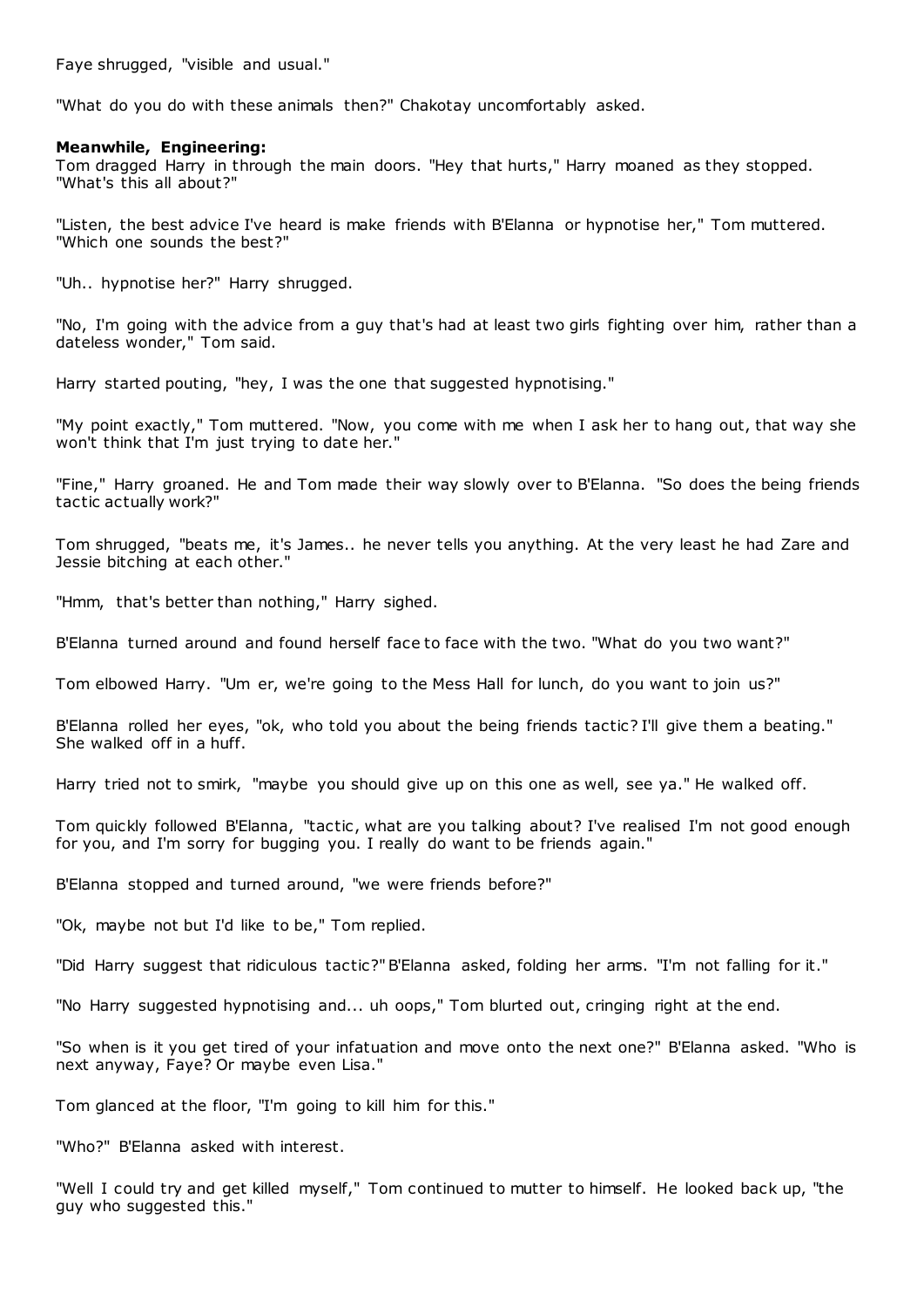"Hmm, somebody who could easily turn the tables on you, that narrows it down," B'Elanna said sarcastically. She walked off again. "At least I know it wasn't Sid."

#### **Meanwhile, the Security Office:**

"I'm telling you it was um... Tom, yes," Clive was saying, with his hand behind his back.

"Right, Tom has trouble guessing his own password let alone anyone elses," James muttered.

Clive looked confused, "I didn't do anything with passwords."

"I was just saying that he's the last suspect for a hacking incident you moron," James groaned, covering his face.

Clive didn't look happy, "ok fine, it was Naomi. That's more believable."

Foster walked in, "uh James, we have a fight outside... I couldn't break them up."

"Fire a phaser at them," James said.

Foster looked uneasy, "you've been saying that to everything I've reported."

"Yes, and so far you've ignored me everytime," James muttered. He got out his own phaser and pointed it at him, "just put it on stun, they'll recover."

Foster's eyes widened, "uh ok boss, you're the boss." He rushed out.

"That's the only way of getting through to these idiots," James said to himself as he put his phaser away. "Where was I?"

"You were busy blaming me for something I didn't do," Clive replied.

"Look, you and me are the only suspects, and I couldn't care less about other people's rations. I was in a coma for a while, I've got plenty," James said.

"That sounds like a great way of saving money, you still get paid for being in a coma?" Clive questioned.

"Yeah, do you need a hand with that?" James asked.

"No, I'll manage," Clive muttered. "Jeez, somebody's testy today."

"I'm not, couldn't be better," James said.

Foster walked back in, "ok I did it, I shot them."

"Okeydokey, put yourself in the brig then," James said.

Foster pouted, "huh? You told me to do it!"

"What else can I do for fun around here, and get rid of you at the same time?" James questioned.

Foster started crying, "you're mean, I'll report you." James got out the phaser again, Foster ran out as quickly as he could.

"Speaking of reports, better deal with people's moaning and crap," James said as he turned to the computer.

Clive raised an eyebrow, "ok.. good for them people." He headed out.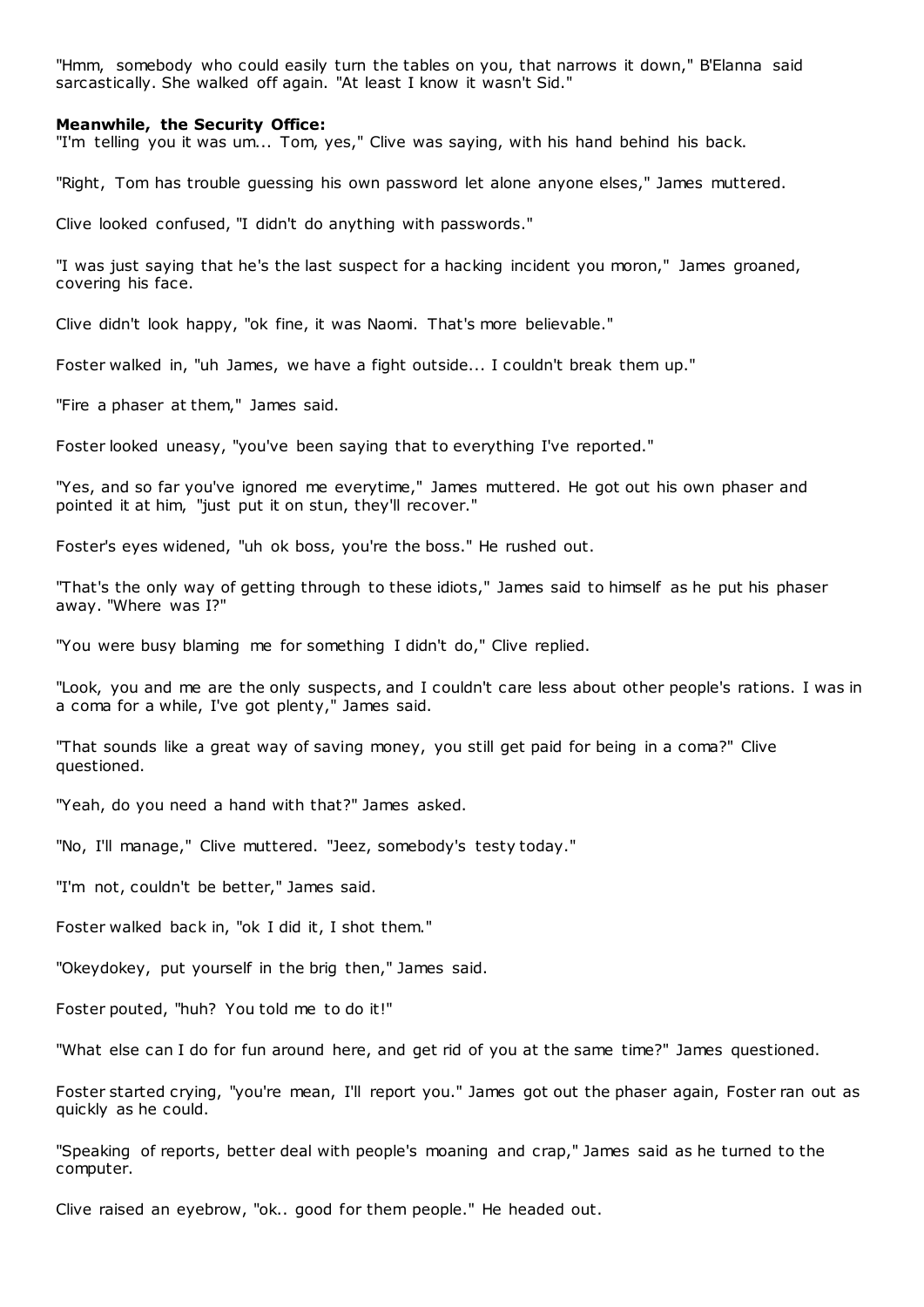In: "Chakotay to Martin, it's your turn."

"Damn it, why didn't I get rid of this?" Clive grumbled as he threw away his commbadge. He walked out.

James meanwhile narrowed his eyes as he brought a PADD closer, "hey, what did I do?"

# **1100 hours**

# **The Conference Room:**

All of the senior staff had sat down around the table.

"Ok moving on, Tuvok?" Chakotay said.

"A lot of complaints have been sent to me about a crewmember, however Mr Taylor is the one that's in charge of going through them," Tuvok said.

"And?" Kathryn said.

"They're all about him," Tuvok replied.

Everyone glanced over in James' direction. "Oh come on, not all of them are. There's one about Janeway and a few about Tom," he muttered.

Tom looked nervous, "what is there to complain about, I'm a nice, friendly guy."

"A little too friendly if you ask me," B'Elanna muttered.

Kathryn shook her head, "what are they complaining about?"

"Mainly his bad attitude lately. Also Foster claims he made him shoot two people to stop them fighting and told him to go to the brig afterwards," Tuvok replied.

"It was a test to see if he'd rather be stunned by a phaser shot by me, or shoot other people. He failed," James said.

"Actually that's a good idea for a test," Chakotay commented.

"Please tell me you're joking," Kathryn grumbled. "So have you got anything to say for yourself?"

"Um yeah, I'm bored," James replied.

Kathryn groaned into her hand, "that's not what I meant!" Nearly everyone moved their chairs a few centimetres backwards.

Jessie moved her own chair closer to James', she put a hand on his arm. "You've been a bit off all day, what's wrong?"

"Nothing, just some people annoyed me that's all," James replied.

"You mean about twenty people managed to annoy you," Tom said as he looked at Tuvok's PADD. He took it off him.

Kathryn glanced over at Chakotay, "put him on the list." Chakotay nodded. "Now moving on.. As you know I've been having fifteen minute meetings with crewmembers I don't know that well, to get to know them, for the last few days. I'm not impressed so far, there's obviously a lot of people onboard with problems."

"The Captain and I agree that this ship needs a counsellor," Chakotay said. "As we don't have any, the Captain has decided to do it temporarily for a week." Nearly everybody stared blankly.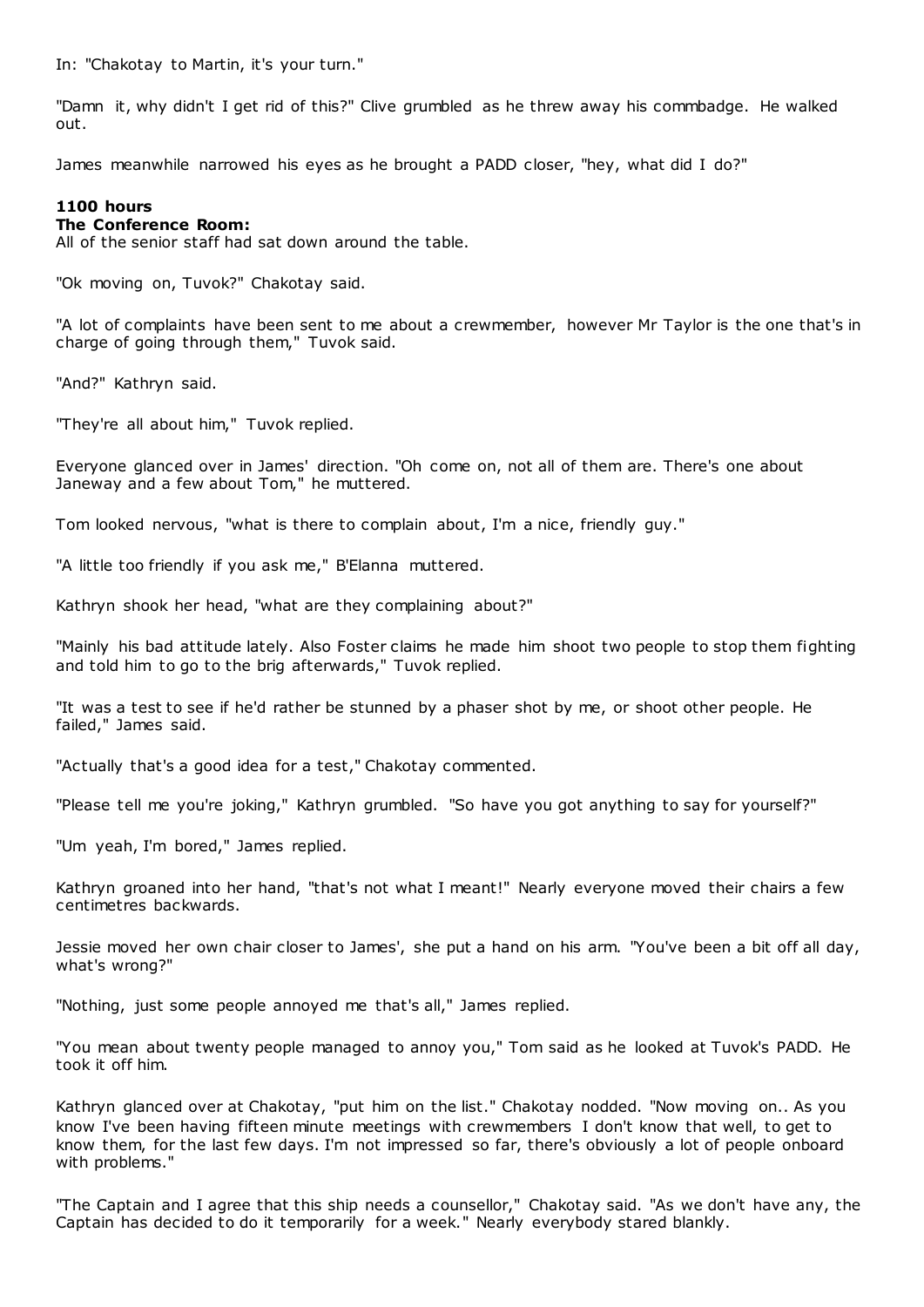"And of course, if I give you an appointment, you have to come," Kathryn said.

Chakotay sighed, "and I'll be there to make sure she doesn't screw up."

"That's a full time job, right?" James commented.

Kathryn was now fuming, "that's it, you're going to be one of my first 'volunteers'."

"Hang on, who's crazy or moody enough to go before him?" Tom asked.

Harry shook his head, "well you're crazy enough to make comments like this, on days like these."

"Or stupid enough," Jessie muttered.

Tom looked confused, "what do you me... ow!" He stumbled off his chair, cradling his leg. "Ow, I think he broke my leg."

"Just by kicking it, cool," Danny said.

Chakotay looked at his PADD, "well Tom should be moved before James as he's a danger to himself."

Kathryn groaned, "no, it's James that does most of that damage anyway."

"Hey," Jessie and B'Elanna moaned.

"All right, you two can have some credit too," Kathryn said. The two girls smiled. "Speaking of, you two could do with some rage counselling."

B'Elanna slammed her fist on the table, "no I bloody well don't!"

Harry's eyes shifted nervously, "we have too many violent people in the senior staff, no wonder all the aliens we come across aren't friendly."

"I'm not that bad," Jessie commented. She tried to ignore smirks from a few people. "Recently."

Kathryn just stared blankly, "you're after James."

"But... oh," Jessie moaned.

James rolled his eyes, "ok, is everyone getting the Janeway therapy? We don't all want lessons on how to be like you."

"Here here," Tom groaned as he climbed back onto his chair.

"Everyone who obviously needs help with something will get it. You know like people with attitude problems and violent tendencies," Kathryn said, glancing James' way. "Other violent people," she glanced at B'Elanna, then Jessie. "Crazy and or stupid people who are a danger to themselves," glancing at Tom, then Neelix, and then finally Ian.

"What, I'm not crazy," Ian muttered.

"Well you look crazy," Kathryn said.

Chakotay sighed, "just give everyone here that has an appointment, their appointment card and wrap this up."

"What happens if we don't go?" Jessie asked, smiling sweetly.

"Then we'll just come to you, commbadge or no commbadge," Kathryn replied.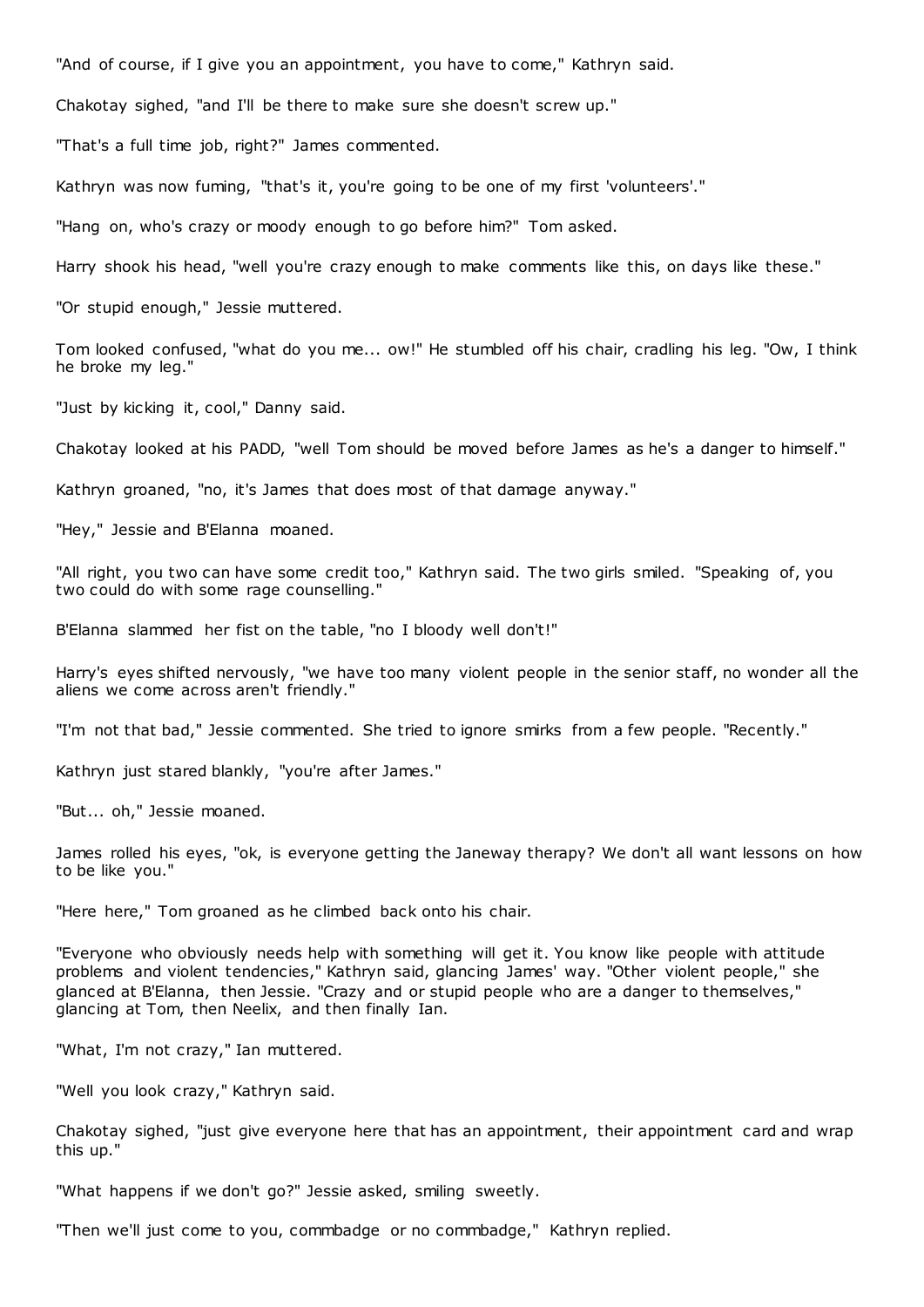"Wait, surely I'm not the only one with an attitude problem?" James said.

"Lately yours seems to outweigh the total number of everyone elses," Chakotay commented.

"Hmm, ok.. there's the violent tendency part," James muttered, narrowing his eyes.

Chakotay glanced at Kathryn, "should we have him first?"

"No, I have an insane teenager who collects 'Puppy in My Pockets' and centres her whole life around them first," Kathryn replied.

"What!?" Tom yelled out. "She's not going to do any harm, don't you think the violent ones need sorting out before somebody, like me, gets killed?"

"Well maybe if you shut up, it won't happen," Jessie said.

"Good point but mine's better," Tom grumbled.

"He has a point," Chakotay said.

James shrugged, "I have many." He glanced in Tom's direc tion.

"Ok let's hear them," Tom said.

"Oh they're not verbal points," James said.

Tom's eyes widened, "ok, can I go now?"

"No. Only Tuvok and Harry can, everyone else needs an appointment," Chakotay replied. Tuvok got up and walked out, Harry hurried after him with a smirk on his face.

Danny glanced around, "ok. I wasn't mentioned before, you forgot me so can I go?"

Jessie raised an eyebrow, "hey if I'm here for my temper, you've got to have one for that dirty mind."

Neelix looked confused, "why am I here Captain? I'm perfectly fine."

"Ha, everytime you get drunk you streak," Ian said.

Kathryn shuddered, "Chakotay, you're handling that one."

Chakotay groaned, "fine, you can have James then."

"Yes, that's a similar case," Kathryn sarcastically said. "I was going to take him anyway."

"Ooh yey," James muttered sarcastically. "Does that mean I get free coffee?"

"Ha, you wish," Kathryn laughed.

Jessie glanced at Kes, "why aren't you complaining?"

"Well I did date Neelix," Kes commented.

"Good point," Jessie said.

# **1130 hours Chakotay's Office:** Claire stood at the doorway, "what's this about?"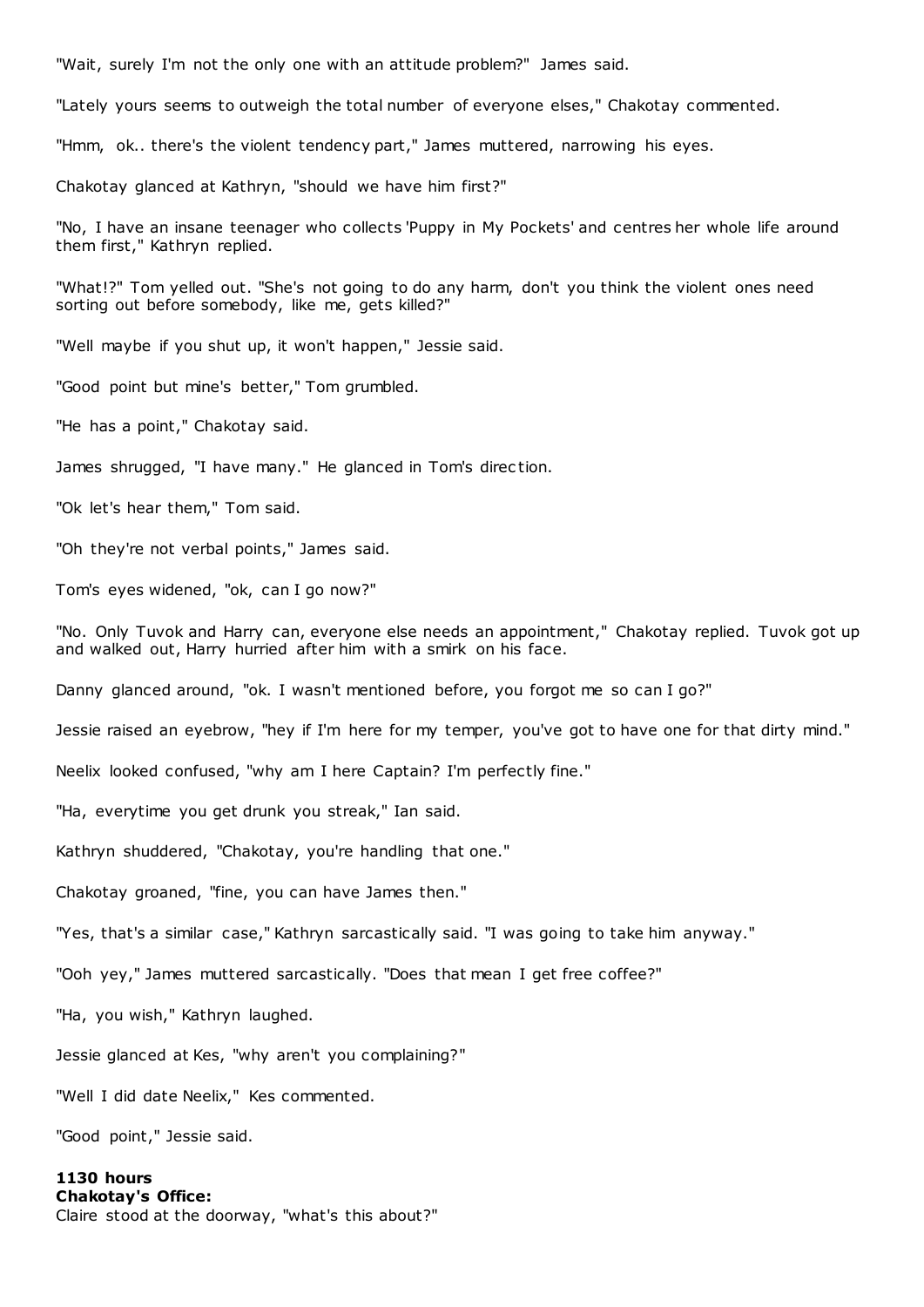"Captain Janeway and I are doing crew evaluations," Chakotay replied.

Claire pulled a face, "didn't we already do something like this?"

"Yes but we forgot to discuss important things. Please sit down," Chakotay replied.

"Ok," Claire sighed as she made her way over. She sat down opposite him.

"Now, how are you adjusting to life onboard Voyager?" Chakotay asked.

"Fine.." Claire replied.

"Ok, what about your lessons.. how are they?" Chakotay asked.

"Uh, is this another 'get to know you' interview or an evaluation?" Claire asked.

"Evaluation, don't worry I just do these in a different way that's not very confrontational. I'm sure the Captain will be doing the same thing," Chakotay replied.

# **Meanwhile**

# **The Ready Room:**

Kathryn sat down on her sofa reading a PADD while sipping on her coffee. The door chimed. "Yes, come in."

Faye walked in nervously, "you wanted to see me?"

"Yes, come and sit down," Kathryn replied, patting the part of the sofa beside her.

Faye nervously sat down next to her. "Why don't we talk about this collection of yours," Kathryn said.

"Uh actually I don.." Faye said.

"Do you see them as substitutes Faye, they're not real people, and t hey do not understand you," Kathryn said.

Faye raised an eyebrow, "uh.. right."

"You should try doing more grown up things, it should give you some self esteem," Kathryn said.

"Um can I say..." Faye muttered.

"In a minute, I'm onto something. If you *grow up* then you might start feeling like the real thing," Kathryn said.

"The real me?" Faye stuttered.

"Yes, people change during their teens or twenties," Kathryn said.

# **1210 hours The Mess Hall:** "This is crazy," Jessie said.

"Isn't that the whole point. Hope you guys have fun with that," Harry said smugly.

Jessie slapped him across the back of his head, making him pout and rub it. "I don't need any kind of counselling, I'm perfectly fine."

Danny tried to keep a straight face, "oh yeah there's nothing wrong with you."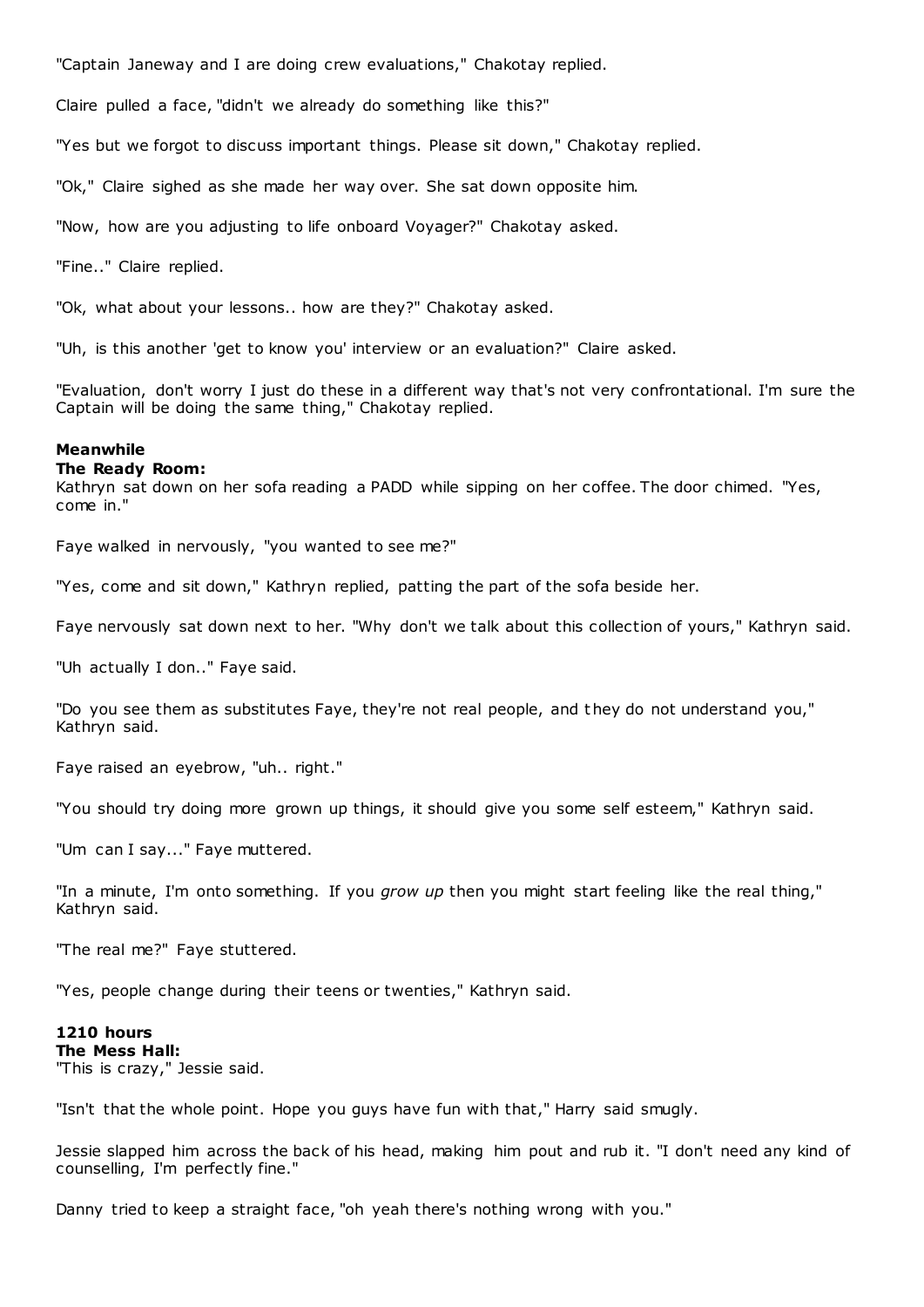"No there isn't, that's why my appointment was moved back. Before long I'll not have one," Jessie said.

"Why was it moved back, really?" Danny asked.

Jessie shrugged, "she must have thought some little people were more urgent. There was um Anderson, Lewis and Martin... ring any bells?"

"Lewis will be Claire, but personally I think she's the most sane out of all of us. I don't know the others," Harry replied.

"It wouldn't surprise me if she's going through the entire crew," Kes muttered as she walked over to the table. She put down a cup as she sat down next to Danny.

"Well there's nothing wrong with me, she said so, I don't have to worry," Harry said.

Jessie raised an eyebrow, "that's what you think."

"What do you mean?" Harry questioned.

"I think James made a comment about the sleep walking thing, you're the thirteen hundred one," Jessie replied.

Harry stared at her blankly, "but he's making it up!"

"Right, so you and James made a tape and agreed to make you look like a twit with it," Danny muttered.

"Twit?" Harry muttered.

"Yeah, moron or loon, take it anyway you want. If he's making it up then you must have been acting in the video," Danny said.

"It had to be a hologram," Harry said while blushing.

"Sure, whatever," Danny said with a wink.

"So which poor schmuck is with her right now?" Jessie asked.

Kes smiled, "oh one of the urgent ones."

Tom walked into the room, he headed over to the nearest table which was theirs. "Harry, you know me better than anyone onboard, right?"

"Um I guess so," Harry replied.

Tom pulled a chair away from another table, he sat down. "So do you think my mouth works faster than my brain does?"

"Yes," everyone replied.

"Ok, do I have behaviour problems?" Tom asked. Everyone nodded. "Right, you've got to say no to this one. Do you think I only annoy violent people because I get my kicks from getting punched in the face?"

Jessie looked uncomfortable, "oh I don't know, what kind of kicks?"

Danny burst out laughing, "oh Jess, you're in trouble if it's what I'm thinking. Then again so is B'Elanna and especially James."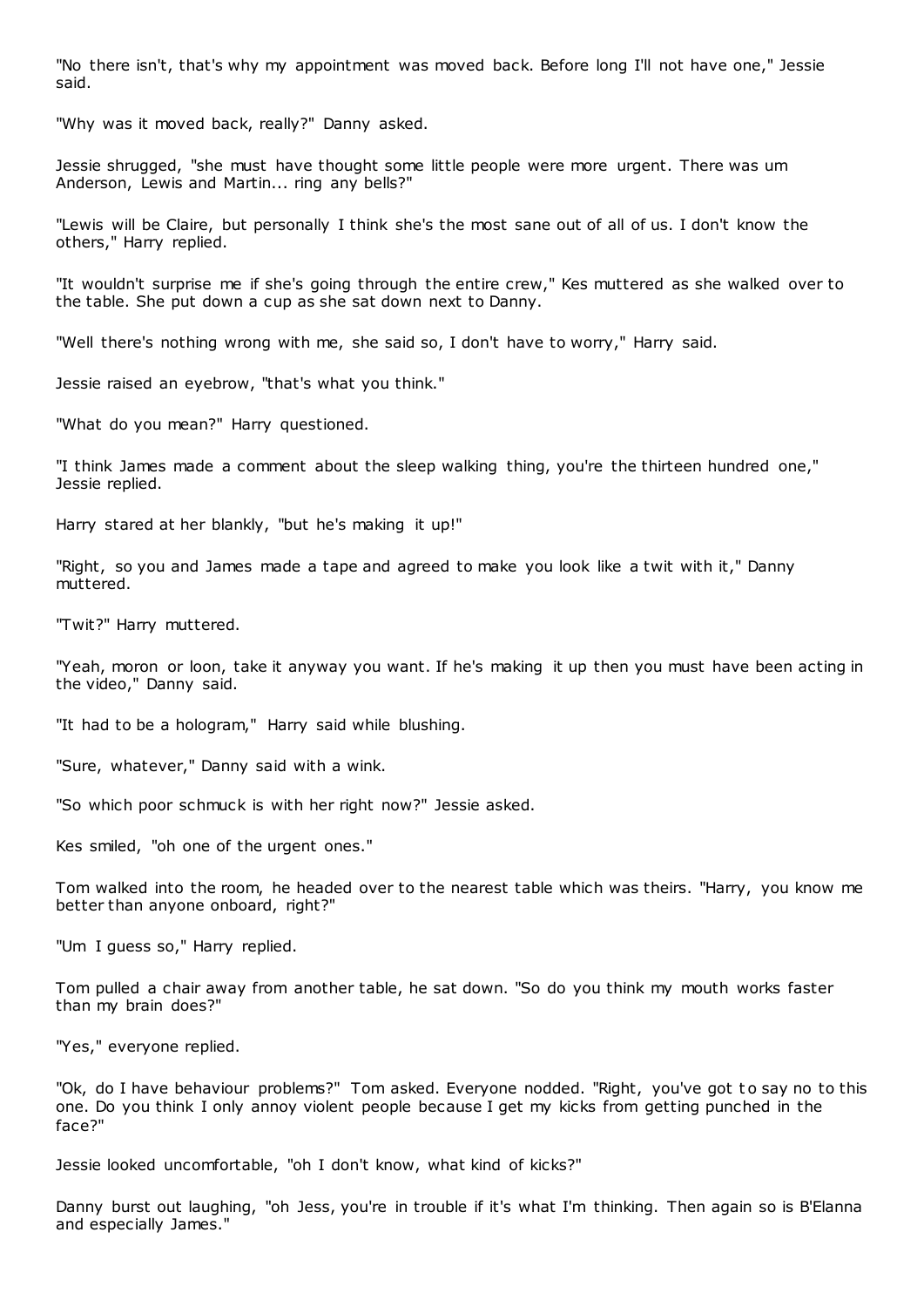Tom stared blankly at her, "no, not that kind of kicks."

"It kinda makes sense," Harry said. Tom moved his stare over to him. "Think about it, why else would you say stupid things to people like them? You should know by now what kind of response you'll get it."

"That's great Tom, if you like getting beat down we can make a daily appointment," Jessie said.

"But I don't, I prefer having my nose the way it is and my face bruiseless," Tom muttered.

"And the ability to have kids in the future," Danny said.

Tom's eyes widened a little, "yes, that more than any of those.. .well kinda, you know." Harry nodded his head.

"Ohno, we can't have that. One Tom is bad enough," Jessie said.

"Feel the love in the room," Tom muttered. "Besides, I'm sure more people are less fond of having a Jessie Junior around."

"What's that supposed to mean," Jessie stuttered, looking nervous. "What have people been saying?"

"Um nothing, what's wrong? Are people mistaking you gaining weight for something else?" Tom asked. Jessie narrowed her eyes, he quickly backed his chair away.

Danny glanced at her, "you don't look any..."

"Shut up, all of you shut up!" Jessie snapped. She slapped Harry again.

"Ow! What was that for?" he moaned.

"Sorry, you were the closest," Jessie replied.

Tom sighed in relief, "I didn't mean that you did, I was just wondering why you panicked after the Junior comment."

Jessie laughed nervously, "oh it's just somebody was spreading some rumour, forget I said anything."

Kes covered her face with her hand. Tom looked intrigued, "which rumour? I haven't heard it."

Jessie glanced at Kes, "um, some idiot thought that Kes was my kid, you know cos I said to them what her age was."

Danny shook her head, "people will believe anything these days, ey?"

"She doesn't look like a kid though," Tom said.

"Yeah I know, he thought Kes wasn't the one I was talking about," Jessie said. She quickly got out of her chair, "ok I've got to go and um, hair dressers appointment." She rushed off.

Kes stood up too, "um yeah, me too."

"Uh Kes. One, we don't have one. Two, your hair is short enough already," Danny commented.

"There is and I'm getting extensions, whatever they are," Kes muttered before rushing after Jessie.

Danny smiled, "hmm, those would suit her actually."

Tom frowned, "ok, something is going on with Jessie, and Kes is in on it."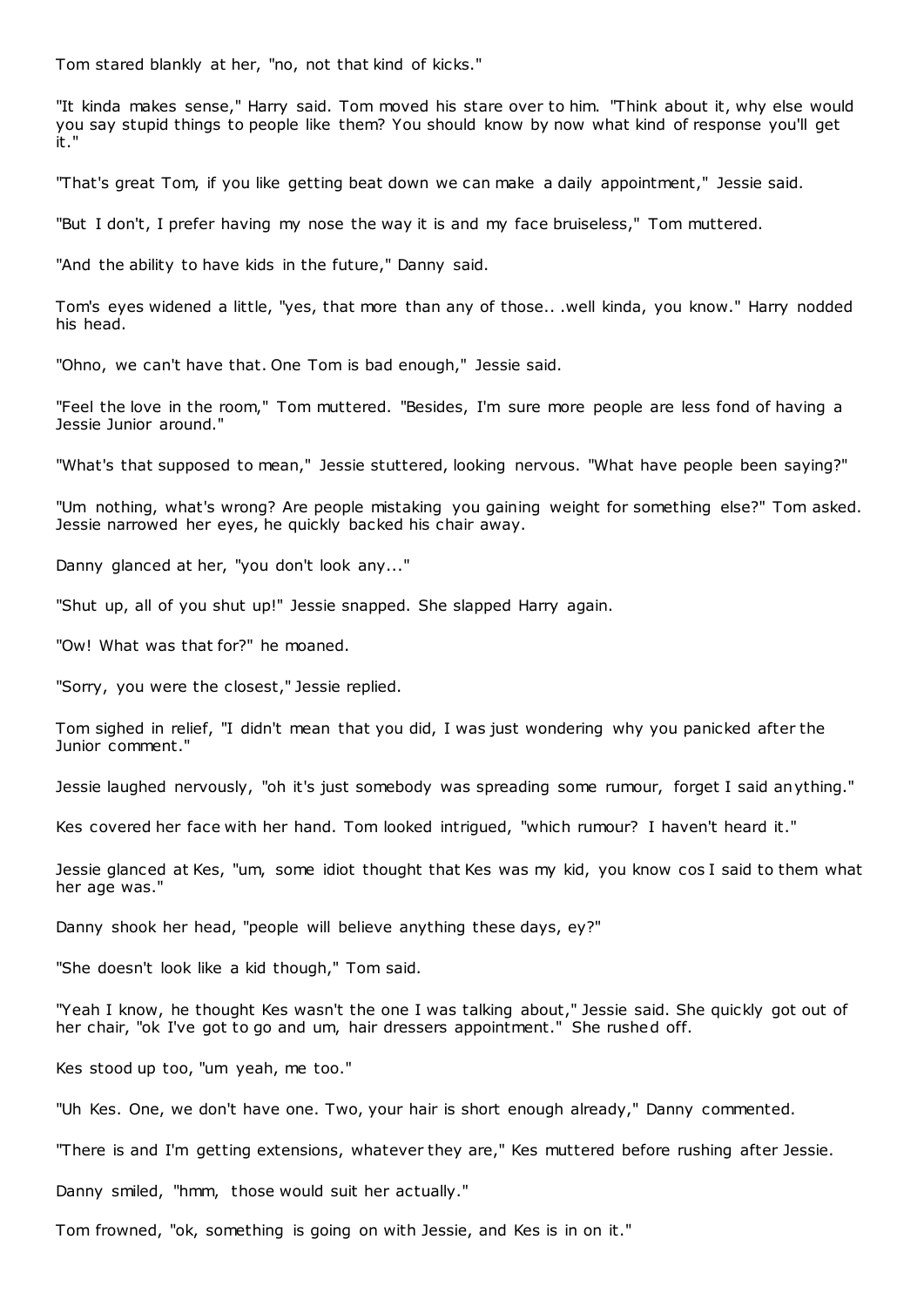Danny shrugged, "maybe they really are related."

Tom laughed, "yeah right, but maybe that's a good rumour for my bookies. I'd get a huge pay out for it."

Harry raised an eyebrow, "even Voyager doesn't have that many idiots on board."

Meanwhile Kes had caught up with Jessie. "Great excuse, now we'll have to get our hair done."

"You didn't have to do the same excuse, did you?" Jessie said.

"True, but I couldn't think of anything else," Kes said.

"Don't worry about it, I doubt any one would notice anyway," Jessie said.

Kes sighed, "O'Hara suggested I should get extensions, what are those?"

"They make your hair look longer, it's fake hair. You should get the doc to make your hair grow faster instead," Jessie replied.

"No, I think I'll go with O'Hara. What are you going to do?" Kes asked.

"Dunno, I'd get it straightened again but it curls too quickly," Jessie replied.

Kes smiled, "can you get curly extensions?"

### **1224 hours**

#### **The Ready Room:**

"I think I see your problem, Craig," Kathryn said.

Craig's eyes shifted nervously, "but I don't ha..."

"Shush, I'm getting somewhere!" Kathryn snapped. She had a sip of her coffee. "I think your problem is that you're trying to avoid acting like a teenager, or a grown up. You're still trying to be a child."

"But I do act like a teen," Craig muttered.

"Listen Craig, you seem like a nice boy and you're not ugly. At your age you should be dating, partying with friends, that sort of thing," Kathryn said.

Craig looked more worried than before, if that's possible, "not ugly?"

"Well I can't say anything more than that, you're only sixteen or something and it would be wrong," Kathryn said, shaking her head.

"Ookay then," Craig mumbled.

# **Meanwhile**

# **Chakotay's Office:**

Chakotay put down his PADD, then leaned on the desk. "The purpose of this is to help the crewmembers who we think need it."

"Ok, fair enough," Clive said.

The two sat in silence for a few minutes. "So, how are you settling in?" Chakotay asked.

"Good," Clive replied.

Chakotay nodded, "ok. What about your job, do you like it?"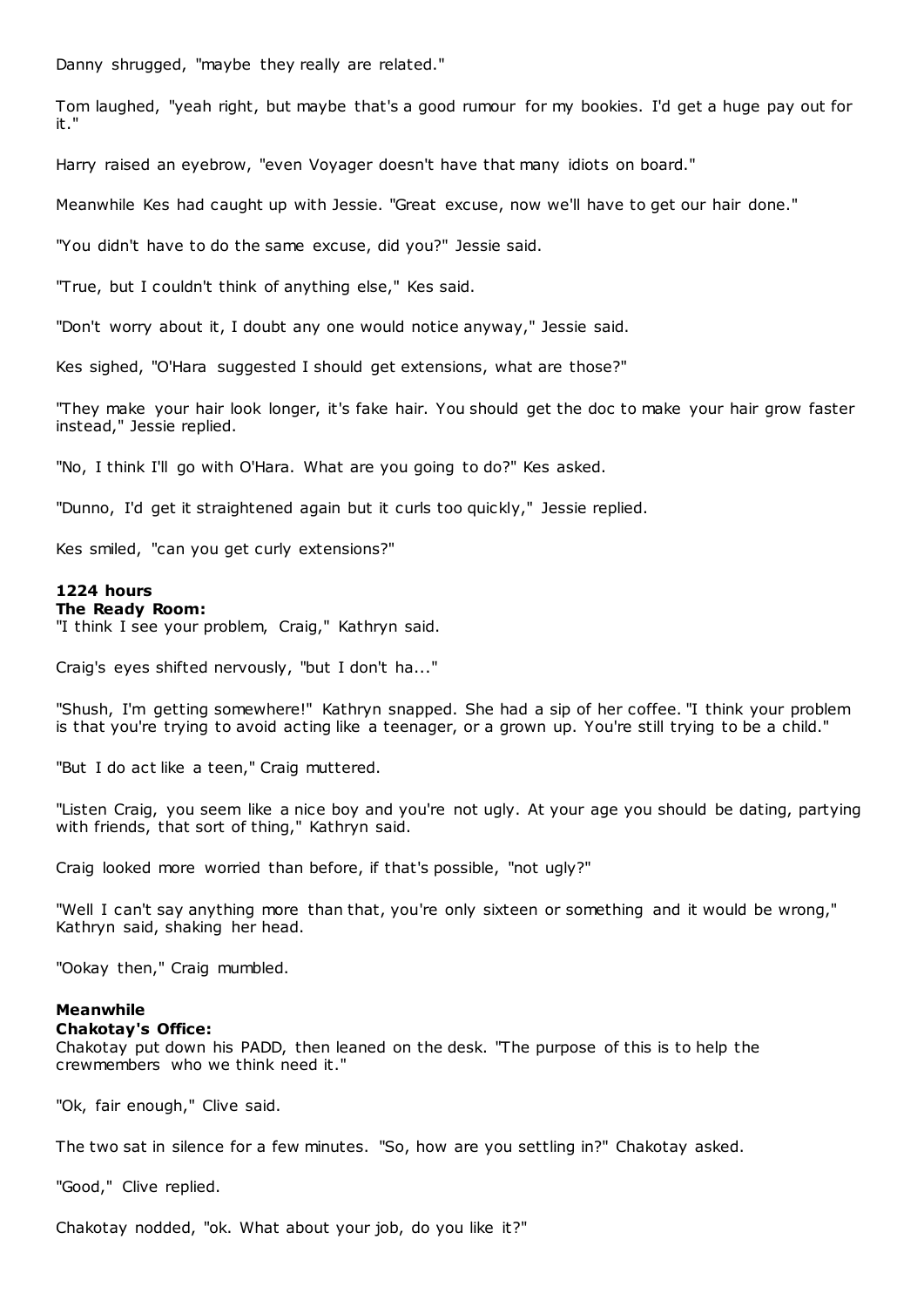"It's ok," Clive replied.

Chakotay sighed, "all right." He rubbed his forehead, "what about people, do you get along ok with everyone?"

"More or less," Clive replied.

"Ah, go on," Chakotay said. He just stared at him. "Ok ok, do you have any answers that are longer than three words?"

"No," Clive replied.

Chakotay groaned, "ugh."

# **1255 hours The Security Office:**

Kathryn stood nearby the door, Foster and Thompson were standing in front of her. "So do you boys have an appointment?" she asked.

"I had one already," Foster replied.

Thompson smiled nervously, "I'm too normal and sane to need an appointment."

"Yes well I'd better go," Kathryn said.

"Yeah before I go evil and hit your head against the wall," James muttered.

"Actually we're leaving now," Foster stuttered. He and Thompson rushed out of the room.

James briefly looked at Kathryn, then back at the computer. She watched him. "What's the matter with you?"

"My appointment isn't until thirteen hundred thirty hours," James said.

Kathryn sat down opposite him, "I'm putting it forward."

"I'm working on something important," James muttered.

"All right, I know something's bothering you lately though," Kathryn said. "See you at half one." She stepped out.

# **Meanwhile**

# **The Mess Hall:**

Neelix picked up a tray, he headed over to a group of four's table. On the neighbouring table Faye was busy downing small glasses of coke. Neelix watched her as he made his way over.

Craig walked in, he stopped once he was a few metres away from the door. After a quick nervous glance around the room, he whipped out a PADD.

"Here's your many drinks," Neelix said, eyeing the few dozen small glasses of coke.

"Hey thanks," Faye mumbled. She pulled a face at him, "you still here?"

Neelix lifted his head slightly as he sniffed the air, "what's that smell?"

"Probably him," Faye replied, pointing at a woman on the nearby table.

"Him, hey!?" she snapped.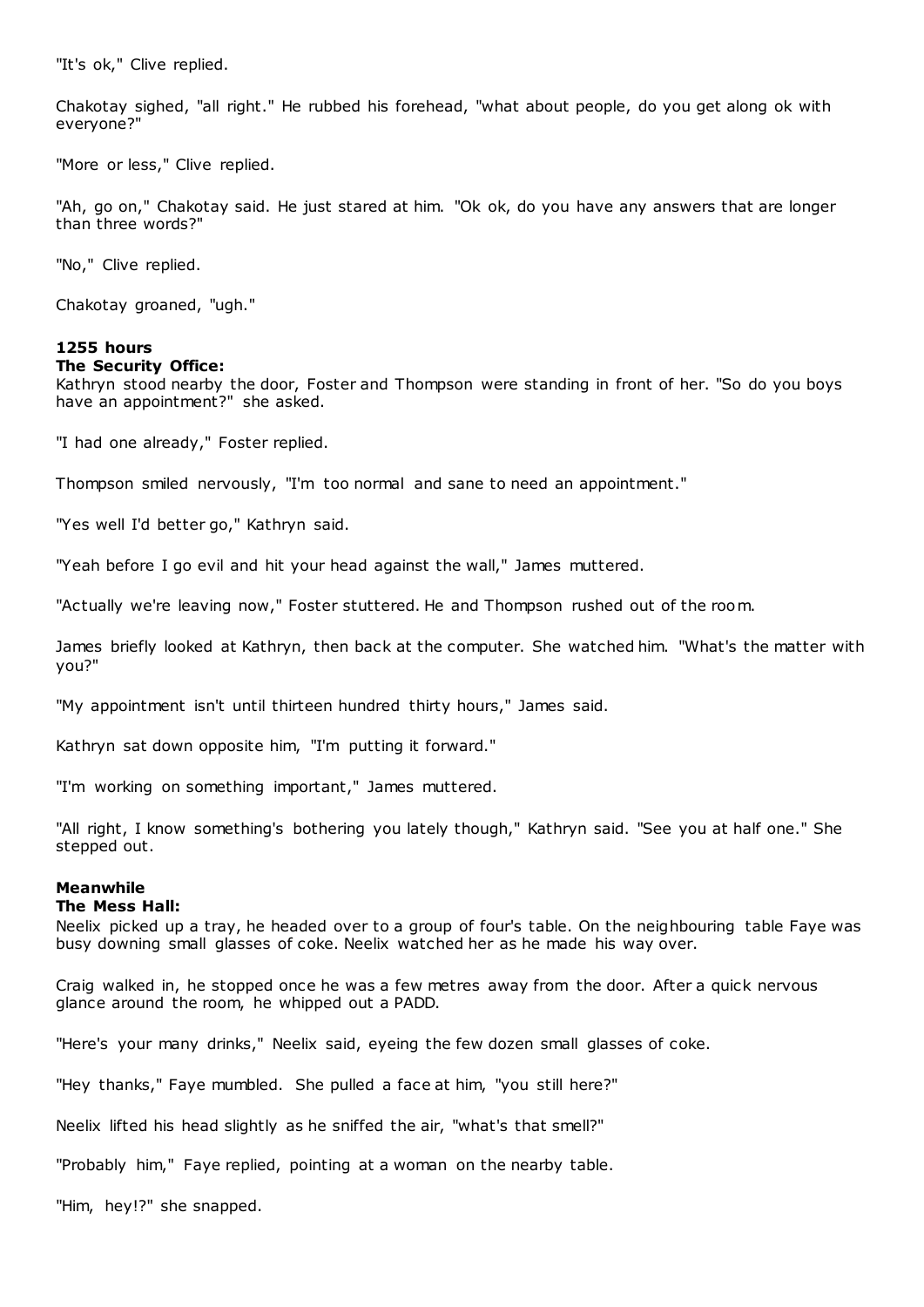Neelix stared at Faye blankly, "are you drunk?"

"Me, no way. You've been serving me Cherry Coke anyway, there's no booze in that," Faye replied.

Neelix looked worried, "you never know." He snatched one glass away. "Hmm, it smells fine."

"Duh yeah, it's just coke, now shoo," Faye muttered.

"Shoo?" Neelix said.

"Yes. Get lost, F off, clear off, go away... getting it yet?" Faye grumbled.

"Ok ok," Neelix stuttered, he slowly turned away.

Craig meanwhile made his way over to a table occupied by three girls. "Hi um, can I join you?" One of the girls shrugged so he sat down. "Now um, what's your names?" he asked as he held the PADD tightly. The girls eyed it looking worried. "It's a crew survey."

# **1330 hours**

#### **The Security Office:**

The doors opened, Kathryn made her way through them and towards the desk. She put down a cup before sitting down.

James glanced at her briefly, "sorry, the nut house is next door."

"It's time for your appointment," Kathryn muttered.

"Good luck," James said with a sigh. He sat back in the chair and put his feet onto the desk. "You've got fifteen."

"Please don't do that, you might damage the desk," Kathryn said.

"Wow I feel much better, thanks," James commented.

Kathryn folded her arms on the desk, "James, you're not happy about something. Maybe you'd feel better if you talked about it."

"I'd rather not," James said.

"Ok, is it about Jessie?" Kathryn asked.

"Yes, but you're never going to get it," James muttered in response.

"You've been acting like somebody who's just learned something, or has had something happen to him, and he doesn't know what to do about it," Kathryn said.

"Look I told you, I don't want to talk about it," James said.

"Why do I get the feeling that I already know what this is about," Kathryn said. "She told you, didn't she? Took her time."

James sat up with a frown on his face, "told me what?"

"Something really big, right?" Kathryn said quietly.

"She told you, why would she tell you about it?" James said.

Kathryn smiled, "I was the one who helped her find out. It does all make sense. People take pregnancy news in three different ways. There's the happy one, those ones were usually trying anyway. There's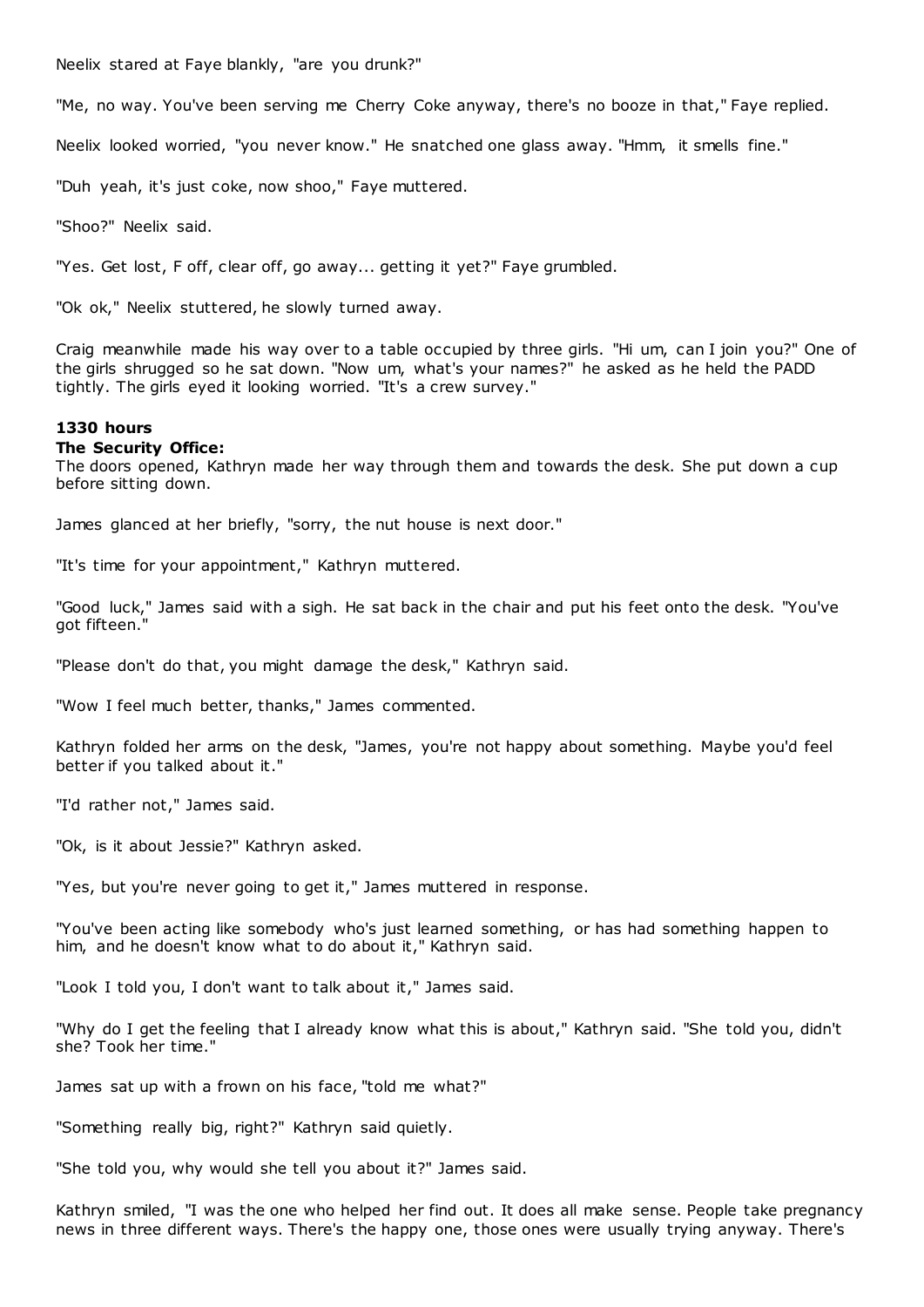the scared ones, they tend to get over it after a while. And finally there's the ones that act like their world has come to an end."

"I haven't been acting like that," James said.

"Well you seem to be snapping at nearly everyone, it's almost like you don't care about anything at the moment," Kathryn said.

"I do though, I just..." James muttered. "There's no point in talking to me about this, cos I have no idea what's wrong with me."

"It's all right James, I'm sure after a few days you'll warm to the idea. You're just in shock," Kathryn said.

"That's the thing, I don't think it is that. I didn't feel shocked when she told me, I don't know what it was," James said. "It's stupid you know, I thought this was what I wanted and that I'd be happy."

"And you weren't," Kathryn said.

"What's the matter with me, do I just subconsciously enjoy making myself miserable? For god's sake, I'm in a relationship with my best friend who I've loved for years, she's pregnant with my child. I should be annoyingly happy and hyper. I should be the one people would want to hit, you know," James said.

"There's obviously something that's ruining this for you," Kathryn said with a sigh. "Is it because she waited a while to tell you, or is it too early or..."

James leaned on the desk, "no, it's... not exactly how I wanted it."

"What do you mean?" Kathryn asked.

"Well I didn't want our baby to be the product of a stupid virus in the Cherry Coke, maybe that's it," James replied.

Kathryn looked confused, "she got pregnant then? But that was..."

"I know, really stupid," James grumbled as he covered his face with his hand. "Out of the few times, it had to be that time."

Kathryn did the same, "ohno, is that what she said, are you sure?"

"Yeah, I doubt she'd lie. If she did she would have said the second or third time," James replied as he got out of the chair. He walked away from the table.

"My god, stupid girl," Kathryn muttered to herself. She sat up a little, "you know..."

"It's just typical of my luck, I don't know why I bothered asking when, it had to be then," James muttered.

Kathryn looked nervous, "uh James?"

"I mustn't have much stuff to tick off my check list now," James continued to mutter, while pacing of course.

"What check list?" Kathryn asked.

"My check list of stuff I was against, you know stuff that I thought nobody had a good reason for doing. I didn't really write it out obviously," James replied.

"You had conceive a baby via a Cherry Coke virus on that?" Kathryn questioned.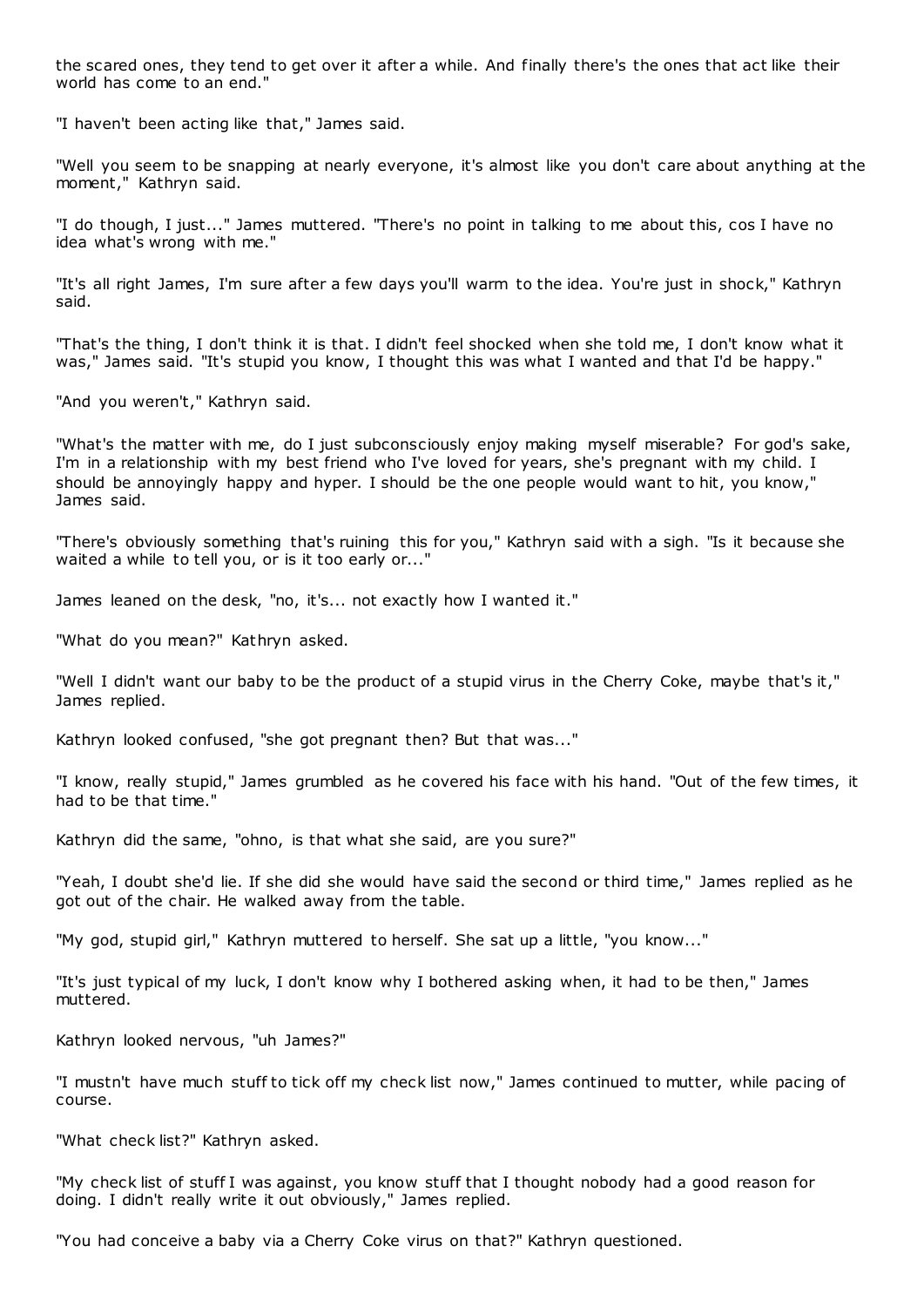James turned around to stare at her funny, "no. Get a girl pregnant while drunk or something. I know that's not something somebody would do intentionally, but it's still not something I wanted to do."

"Oh, but that's the thing you..." Kathryn stuttered.

"I've already got the killing people one ticked off, don't hit girls and I did kinda cheat. Yeah Zare did kiss me, but that counts," James muttered.

"Uh it doesn't if you don't kiss her back. Anyway you don't..." Kathryn said.

"All I need to do now is hit a kid, rape someone or just try, and get married just so I can get divorced," James muttered. "Then I'll be the kind of monster my dad would be proud to call his son."

"Ok I know Peter was a jackass, but I doubt he'd be happy if a child of his did all that, well except the first one," Kathryn said. "Look as far as I know you only killed under this weird evil influence thing. You have never cheated unless you've slept with another girl, kissed another girl etc..."

"That's it, that's your little *you're not a monster* speech that's supposed to change my mind?" James said with a raised eyebrow.

"The kind of monster you're speaking of is a brutal killer, who obviously has no respect or feelings for the girl he's dating. I don't even want to begin on those other things that were on your list, I don't think you're capable of any of them," Kathryn said. "Except the last one, there are a lot of good reasons for divorce."

"Well yeah, that's not monster material, just something I didn't want to do. But you've got to admit it, probably all of those reasons are used because some idiot married another idiot, and they weren't right for each other," James said.

"Ok but still..." Kathryn said with a shrug.

"Whatever, I'm sure the fifteen minutes should be over by now," James said.

"I think we're nowhere near finished," Kathryn said.

"I think we are. I thought it would make things worse if I talked about it," James said. "Besides, I have work to do."

Kathryn sighed as she stood back up, "ok but just remember, if you ever want to talk, my door's always open."

# **1410 hours**

# **The Mess Hall:**

"So I was wondering if you uh... wanted to do something tonight," Craig mumbled.

Faye tilted her head to the side, she then glanced behind her. "Who are you talking to?"

"Um, you. You're my age and um pretty," Craig said really quietly.

Faye burst out laughing, "that's a good one."

"I'm serious," Craig said.

Faye tried to calm down, "oh that's a good joke. See you in class tomorrow, maybe." She turned around and walked out of the room.

Craig pouted, he fiddled with his PADD before heading over to Claire's table.

Tom downed the rest of his drink, he slowly headed over to B'Elanna. He sat down opposite her, she passed him an icy stare before glancing back down at a PADD she had a hold of.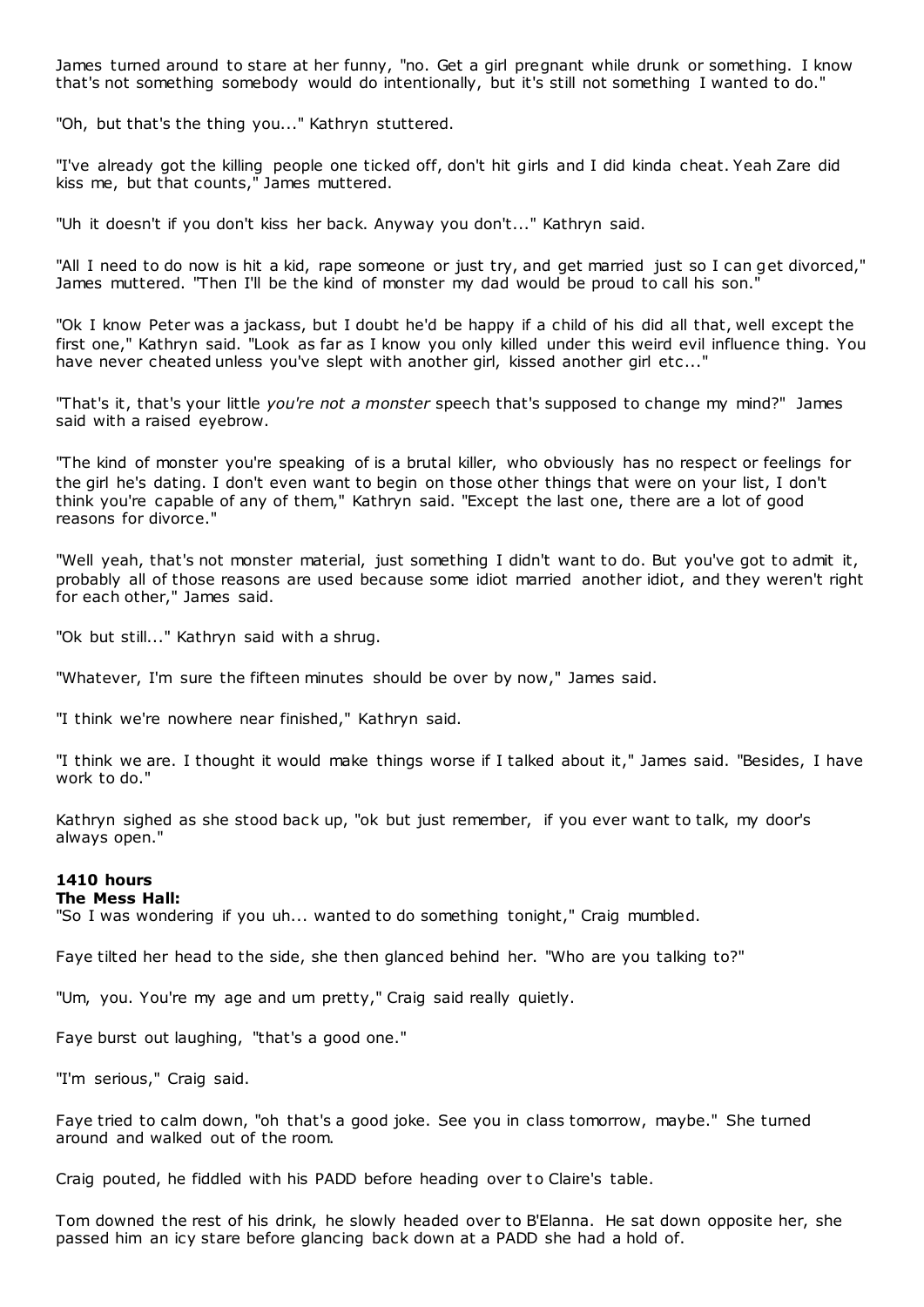"What are you doing?" she asked.

"We need to talk," Tom replied.

"We really don't," B'Elanna muttered.

Tom folded his arms across the table, "I think you're being really unfair to me."

B'Elanna looked back up at him, "I am?"

"Yes. I've never done anything to you, and I'm not a bad guy. You're treating me like crap for no reason, and if you can give me a reason then I'll leave you alone," Tom replied.

"All right," B'Elanna said, she slammed the PADD down onto the table and got out of her seat. "I can't stand you, I hate you. You're a stalking creep who loves himself and thinks he's god's gift to women. News flash Paris, you're women's punishment for letting something like you ever be born, which isn't really fair."

Tom stared at her with wide eyes, "uh, that was harsh."

"Yeah, so leave me alone," B'Elanna muttered.

"I don't think I'm god's gift and..." Tom stuttered.

B'Elanna shook her head, "well you act like you do."

Tom pulled himself out of his chair, "I don't."

"Shouldn't you be in the middle of leaving me alone?" B'Elanna grumbled.

"No, we're not finished here," Tom said.

B'Elanna shrugged, "ok that's fine." She punched him in the face, knocking him backwards onto the ground. "Now we are." She walked out of the room.

#### **1430 hours**

# **The Security Office:**

B'Elanna stormed into the room, then stood in front of the desk. "You have to do something."

"I am," James muttered.

B'Elanna slammed her hands down on the desk, "about Tom, I've done everything."

"All right, slow or fast?" James questioned.

B'Elanna rolled her eyes, "serious please."

"I am, I mean what else am I good for besides killing and beating," James said.

B'Elanna frowned, "what's up with you lately?"

"Nothing, all's good," James replied.

"Just talk to him, this is stalking so it's a security matter," B'Elanna muttered.

"Wow, haven't you gotten soft. Just keep hitting him or something," James said.

"Soft?" B'Elanna growled.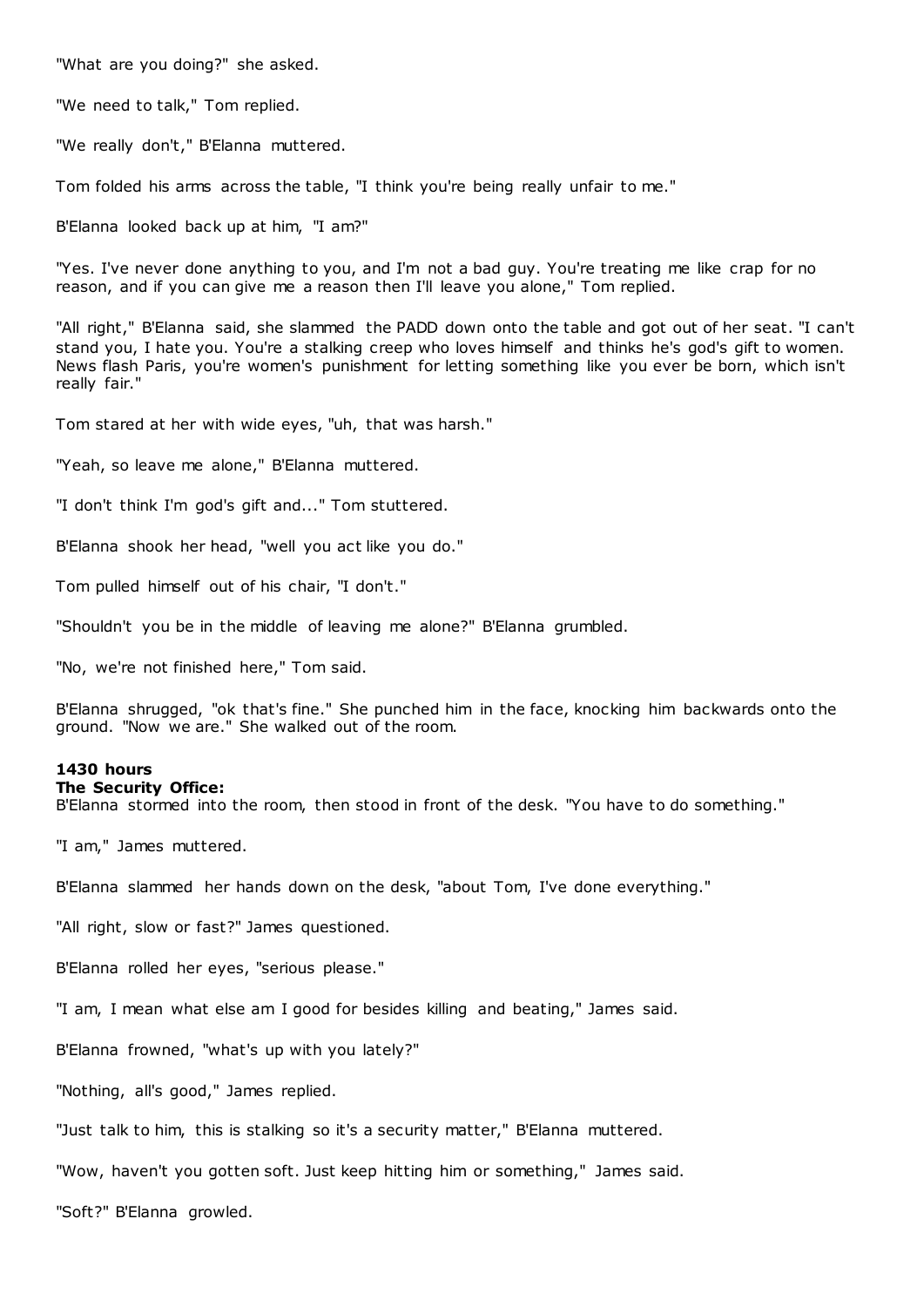"It's not like you to get someone like me to help you with something like this," James said.

"I told you, I've tried everything," B'Elanna grumbled.

"Sure, Jessie and Kes don't have him after them anymore. Obviously you're not trying hard enough, maybe you don't want to," James said.

B'Elanna narrowed her eyes, "what's that suppose to mean?"

"It means you probably don't want him to stop, cos you like him," James replied with a shrug.

"Oh, that's a good one. I obviously made a mistake in coming here," B'Elanna muttered. She turned around and walked out.

James pulled a can out of from under the desk, and opened it. "We all make mistakes," he said before drinking the whole thing.

# **Meanwhile**

## **Chakotay's Office:**

Chakotay sighed into his hand, "this isn't going anywhere is it?"

"No," Clive replied.

"Ok I've got an idea, I'll let you decide on the conversation's topic ," Chakotay said.

"Fair enough," Clive said with a shrug. The two sat in silence for another few minutes.

"Oh never mind, you can go," Chakotay said.

Clive got up and walked out.

### **1930 hours**

#### **James/Jessie's Quarters:**

Jessie walked through the main door, she looked around the dark room. "That's weird. James?" She took off her jacket then put it onto a chair. "Ok.. computer lights to 50%" The lights came on.

#### **Meanwhile**

#### **The Security Office:**

James walked into the room while reading a PADD, with a sigh he put it onto one of the tables. He turned his attention towards the main desk, a tall man was standing in front of it, with his back to him.

"I'm off duty so you better make this quick," he said. The man turned around, James' eyes widened. "What, what are you doing here?"

"Can't a father visit his son?" Peter replied. He glanced back at the desk as he stepped to the side, you could now see a small baby lying on the desk all wrapped up. "And don't forget his grandson."

"You'd better get away from him," James said, sounding too nervous.

Peter glanced back at him, "or what, you'll cry? He's probably more manly than you."

"No, I... I'm not a kid anymore," James mumbled. "I don't get it, why are you here?"

"I'm here because you need me to be here," Peter replied.

"What's that supposed to mean?" James asked.

Peter smiled and shook his head. "It means that you're having doubts about this, putting it mildly. Finally, we have something else in common."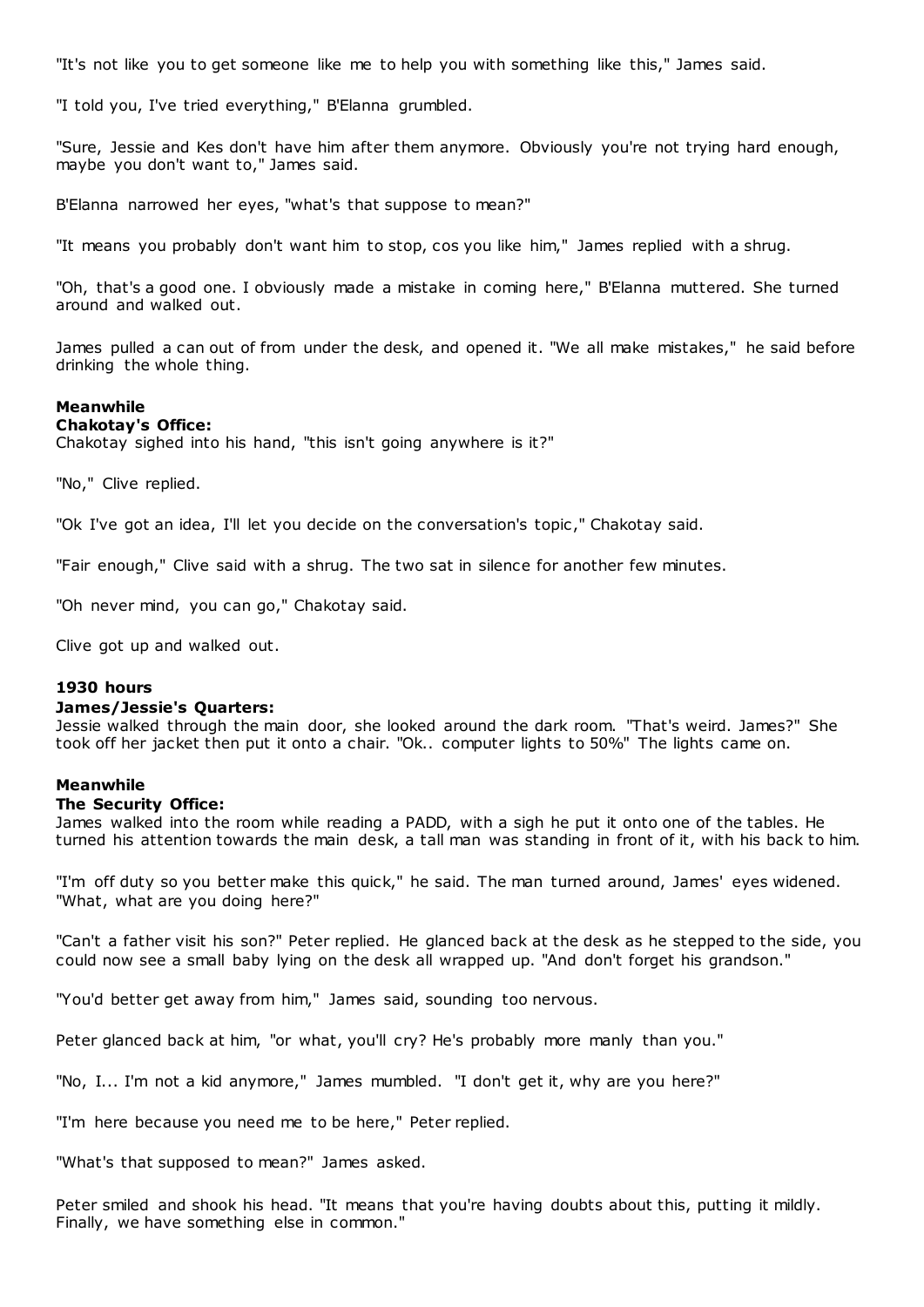"Something else? I'm nothing like you," James muttered.

"There are differences, ones I do wish didn't exist but in some ways we are the same," Peter said. "Come on, you've been thinking the same thing yourself for months."

"Name one thing we have in common," James said.

"I'm not going to play this kind of game with you. You were the one who thought it, not me," Peter said.

"I wouldn't do any of the things you did. Yeah I am probably just as violent as you, but it goes to the deserving.." James muttered.

Peter smiled, "you know what I'm wondering. I'm wondering if this boy will moan and tell sob stories to his girlfriend, friends, just to get sympathy."

"What, I never did it to get sympathy," James said. "Besides, I'd never hurt my own kids."

"If you say so," Peter said with a smirk planted on his face. He turned around to pick up the baby.

James quickly headed over towards him, "what are you doing? Get off him." He grabbed a hold of Peter's arm. With his other arm Peter punched him hard in the face. The blow knocked James to the ground.

"I wonder what your girl will think of you in a few months," a familiar voice said.

James looked up at where Peter was standing, but someone else was in his place. He pulled himself back onto his feet, staring at the person in front of him which was himself.

"I mean she really believes in you, too bad you're going to mess up everything you touch," the other James said.

"No that's not true, just stop it," James stuttered.

The second James tilted his head slightly, "stop what? I'm only telling you what you've been thinking for days. You are right though, you're nothing like your father. You're worse than he ever could be, even he would be disgusted with you." He glanced down at the baby, he put his hand over the baby's face. "Isn't that right junior," he said in Peter's voice.

"Mr Taylor, shouldn't you be off duty by now?" Tuvok's voice said.

James opened his eyes, then looked around the room. He was still sitting behind the desk, Tuvok was standing in front of it. "What?"

Tuvok raised an eyebrow, "your shift ended two hours ago. Perhaps you should get some rest."

James stared at something in front of him, "no, that's the last thing I need." He pulled himself out of the chair and headed out of the room.

# **1950 hours**

#### **The Mess Hall:**

Claire walked over to the table where Faye was sitting, holding two cups. She put them down onto the table, and she sat down next to Faye.

"Another cup of coffee, I can't I'll be shaking like mad for the rest of the day," Faye groaned.

"Well that'll teach you for getting drunk," Claire said.

"Why not? There's no point, is there," Faye muttered.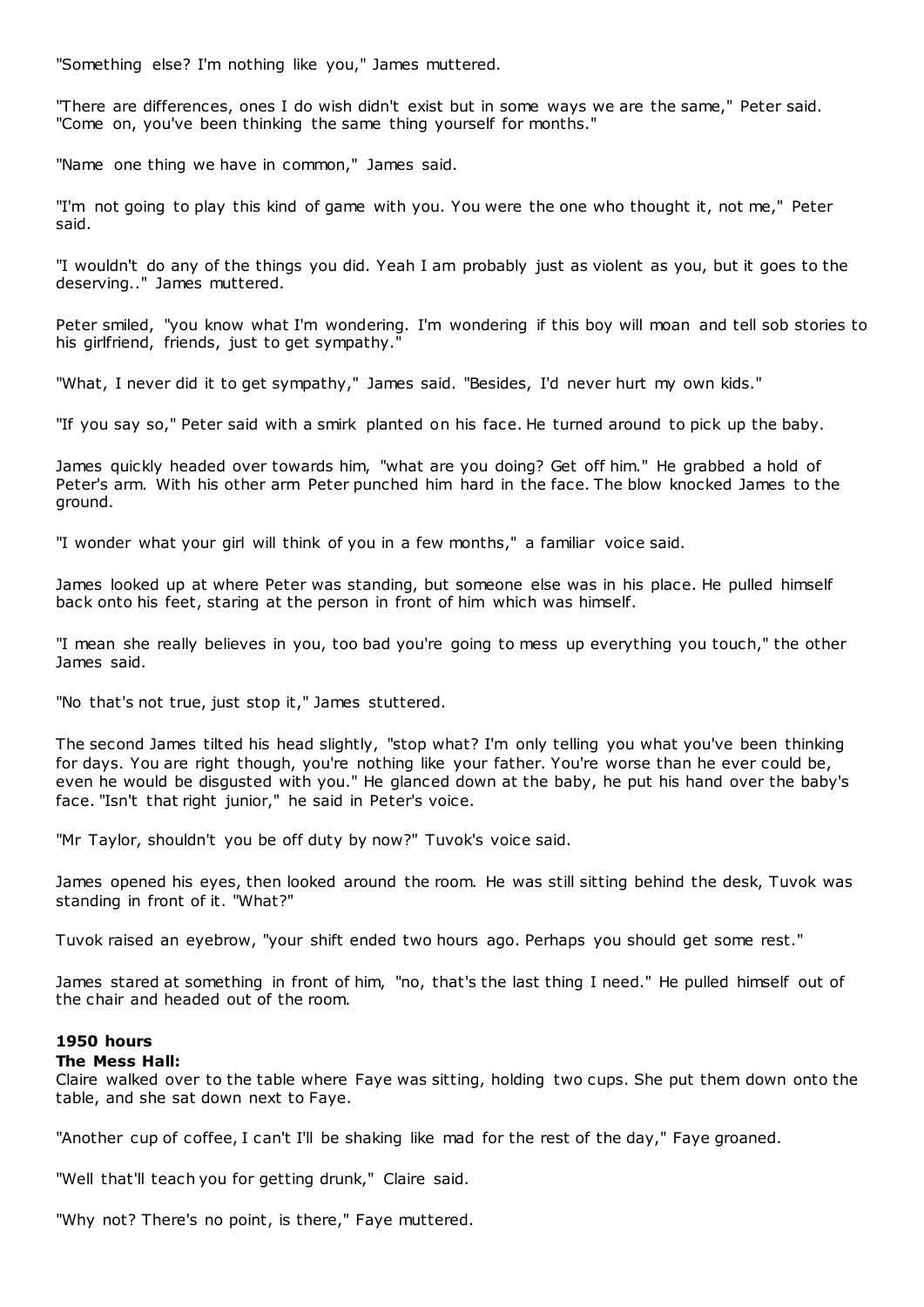"What do you mean no point," Claire questioned.

"Isn't it obvious? Janeway was right, I should start acting like a grown up instead of this childish little girl," Faye replied. She pushed the cup off the table.

Claire sighed, "Faye, there's nothing wrong with what you are. Janeway's been talking a load of bull to everyone so I hear, I got Chakotay luckily and I'm fine."

"Oh come on, I knew this before I had my counselling session," Faye said.

"But Faye..." Claire said.

Faye shook her head, "don't, just don't waste your breath." She got up out of her seat, then headed off towards the nearest exit.

Claire sighed, she did the same but towards the opposite door. As soon as Faye stepped out of the room she turned around and walked back in. "Sucker," she said as she stopped in front of the replicator.

### **2010 hours**

#### **James/Jessie's Quarters:**

Jessie was sitting in her room, on her bed reading a book lying on her lap. She looked up from it as she heard somebody walk into the living room. Only a few seconds later the door to her room opened.

James stood at the doorway, "hey Jess."

Jessie continued to read her book, "hey, where have you been?"

"Oh, the office," James replied.

"Ok, but you never work this late," Jessie said.

"Yeah, I was busy thinking," James said.

Jessie looked up at him, "about?"

James headed towards her, "me, you, us. You know the usual."

"Ok then," Jessie muttered as she put her book on the table nearby. "What's wrong with you?"

"Good question, here's a better one. What's not wrong with me?" James replied.

"Um, why don't you answer mine first, I don't get yours," Jessie muttered.

"Ok it all started when you walked into the office, you were acting all weird. Then you tell me we're having a baby, and we can thank that virus in the coke for it," James said.

"Oh, but you seemed ok then," Jessie said.

James tried not to laugh, "oh come on Jess, you've known me for what, nineteen years and you don't know when I'm faking." He sat down nearby her.

Jessie stared at him, "you faked it? Why?"

"Obviously it was instinct, I just wanted to make you happy. It's so typical of me, I do everything wrong," James replied.

Jessie frowned, "what's that smell, is that beer?" She moved a little closer and sniffed the air, she backed off again, "have you been drinking?"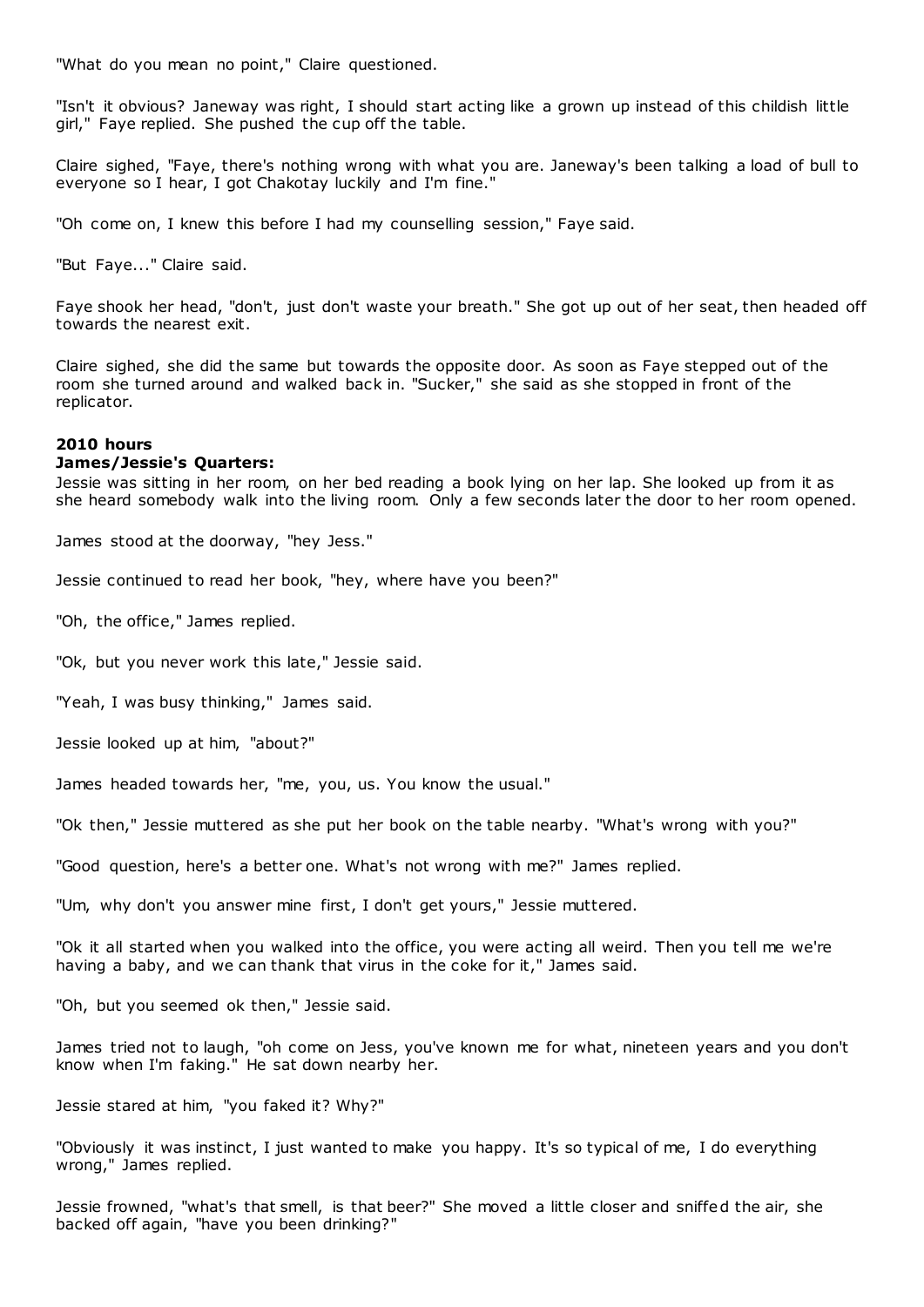"Well I had an odd few," James replied. "As you can see I'm ok."

"How many?" Jessie asked.

"Hmm let's see," James muttered to himself as he moved to sit next to her. She pulled a face as he slipped an arm around her shoulders. "There was the six pack after my counselling session, then another five packs before lunch at three. I kinda lost track after five o'clock."

"Ok you're drunk," Jessie said, she pushed his arm off. "Well a different kind of drunk, but you are, and you stink of beer. Why don't you go to bed or something, and we'll talk tomorrow."

"I was hoping to stay here actually," James said. "We need to sort things out."

"There's nothing to sort out, I'm ok with this. And I'm not talking about stuff like this when you've had a few dozen six packs," Jessie said.

"Yeah that's sounds about the right amount," James said as he glanced at the ceiling. "Oh well that's not important."

"It is to me," Jessie muttered.

"It's ok, I have a solution to our problem," James said. He moved again so he was sitting opposite her.

"Your problem," Jessie said.

"Yeah, and it kinda is yours too," James muttered. "Now, we are both having this kid in a few months. It wasn't how I pictured doing it, you know this virus thing. Neither of us remember it, so as I said I've got the perfect solution."

"What, a memory ray gun?" Jessie questioned, raising an eyebrow.

"No, way better," James replied. He moved forward, and reached out to stroke her arm. "We can just pretend right, that it happened tonight..."

"That's your idea, wow that's brilliant," Jessie sarcastically said. She shook her head, "you're totally hammered, and it would make things worse as I'm sober.'

"I'm not drunk," James muttered.

"Uh yes you are, now go away, this kind of drunk you've got is creeping me out," Jessie said.

"I told you, I'm staying here," James grumbled.

"No you're not," Jessie said. She pushed away his hand. "Go and get some coffee and calm down."

#### **A little while later:**

Thompson and Foster were walking down the corridor, talking about something unimportant most likely.

"True but at least things can't get any crazier," Foster said. They both jumped at the sound of a woman yelling.

Thompson groaned, "well done Foster." They both ran towards the source of the noise. They stopped at a door. Thompson fiddled with the panel on the side, after a few attempts the door opened.

They rushed inside the room but found it empty. More yelling was heard from one of the rooms. Thompson glanced at Foster nervously as he pulled out a phaser, Foster did the same. They rushed towards the door.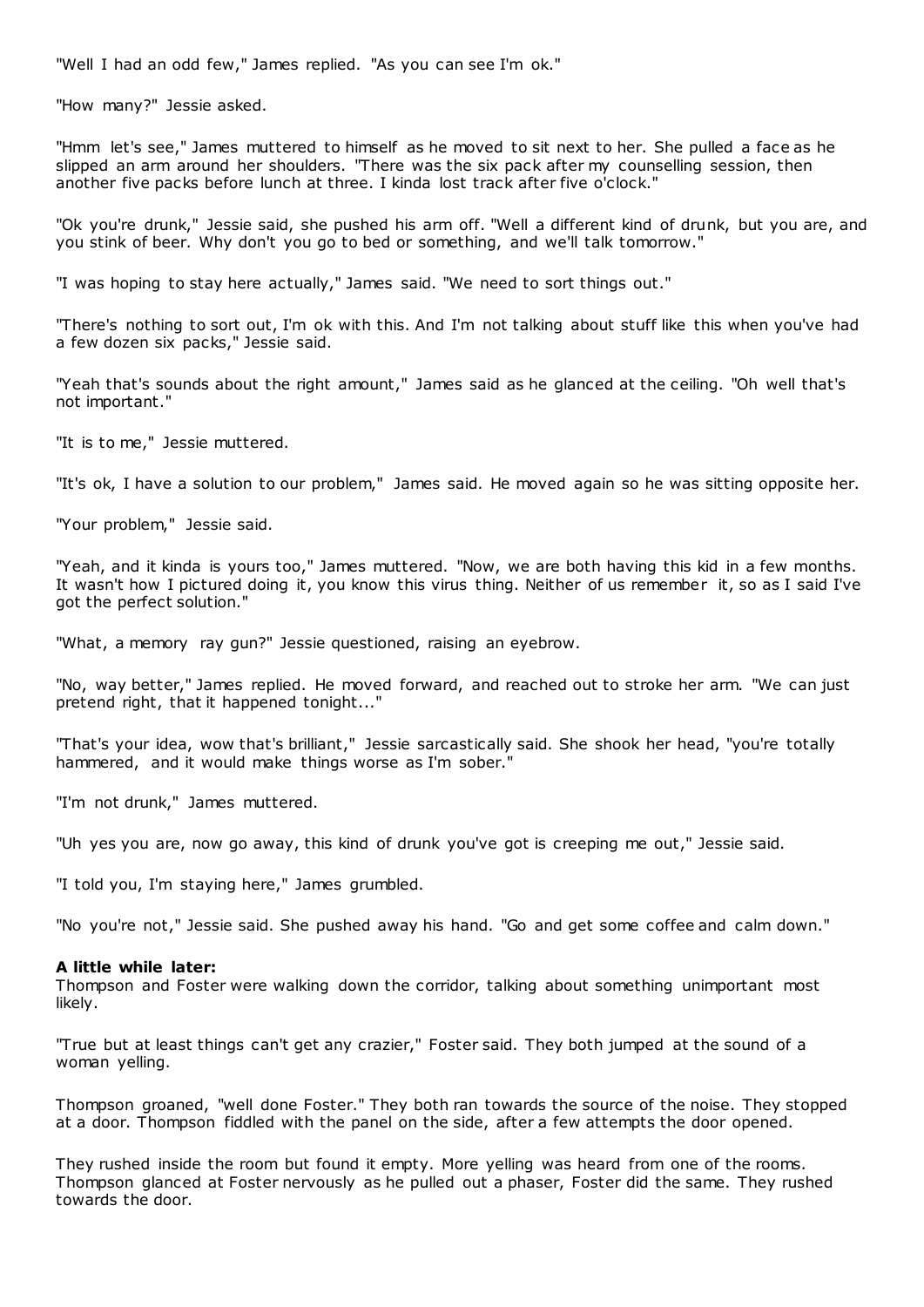The two of them stared in shock as it opened. Jessie was against the wall, struggling to get away while James blocked her way.

"Oh my god..." Foster stuttered.

James glanced back at them. Thompson pulled a face, "um, we're not interrupting anything, disturbing are we?"

"Actually yeah kinda, get lost," James replied.

"Ok sorry, we'll go," Thompson said, he quickly raised the phaser. He fired it just as quickly, James collapsed nearby Jessie. She quickly stepped a few times to one side.

"Evil again, he needs a pill or something," Foster commented as he headed over to her. She moved away from him, shaking.

Thompson put away his phaser, "I don't think so. If he was evil, how come stun worked?"

# **The next morning**

#### **The Bridge:**

Kathryn stepped out of the turbolift, "morning everyone. Report."

Chakotay glanced back at her, he climbed out of his chair as she made her way over. "I'm so glad you didn't say good morning."

Kathryn frowned, "why, what's wrong?"

"Jessie was attacked last night in her quarters, luckily Thompson and Foster were passing by to stop it," Chakotay replied.

"Oh. Is she all right?" Kathryn asked.

Chakotay sighed, "I don't know but I really doubt it. The attacker was supposedly really drunk, I don't know anymore than that."

"Who did it?" Kathryn questioned.

#### **Sickbay:**

"So much for not getting any crazier," Thompson muttered.

Foster rolled his eyes, "ok, enough already."

"Indeed. Thank you crewmen," Tuvok said. The two sighed as they left the room.

The Doctor walked over to stand in front of him. "I've never seen anything like this, I didn't think anybody could drink this much."

Tuvok briefly glanced at the PADD in his hands. "According to several crewmembers, he kept turning his chair around for a few seconds. Later in the day he stopped bothering. Where is he?"

"Thompson suggested transporting him to the brig straight away, and getting Kes to treat him," the Doctor replied. "Just in case."

Meanwhile Danny and Jessie were sitting on the biobeds. Danny had an arm around her. Jessie was still shaking, she wiped away a few tears from her cheeks.

"It's ok Jess, he didn't get anywhere did he," Danny said.

"That's not the point Dan," Jessie muttered. "He's the one I trusted the most, I never thought he'd..."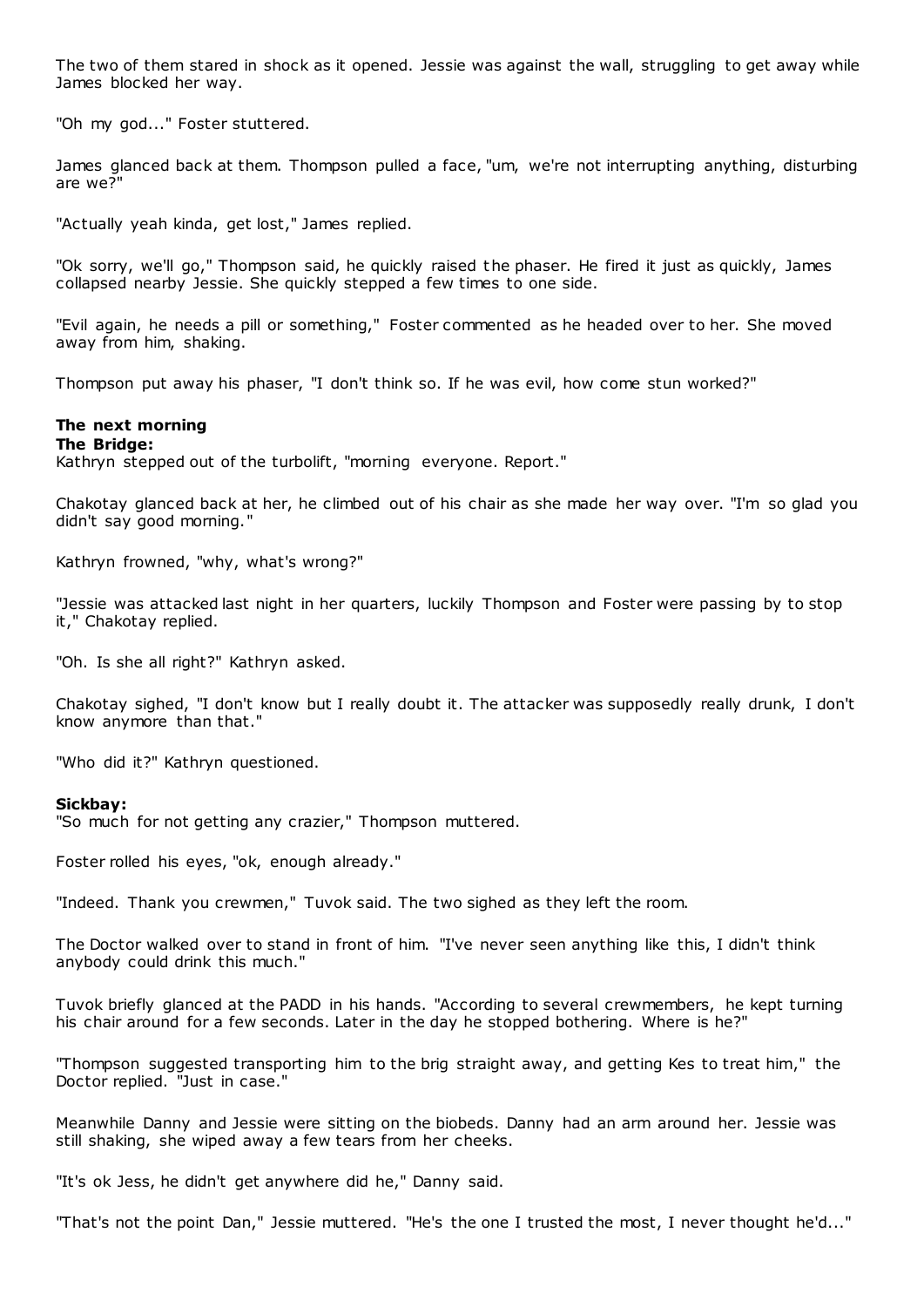"Yeah I know, but he wasn't himself," Danny said.

Ian rushed into the room, then over to the girls. "What happened, I heard you were attacked?"

"What, people know about this? That's just great," Danny muttered.

"Jessie, who did this to you?" Ian asked as he sat down next to Danny.

Jessie turned her head away from them. Danny glanced at Ian, "it was James... he was a little too drunk."

Ian raised an eyebrow, "ok, did you hear the question?"

"Yeah I did," Danny replied.

Ian shook his head, "but he wouldn't. You've seen him drunk before, he's the happy kind of drunk... not the violent kind."

The Doctor made his way over. "I think this time was different because it looks like he drank slowly all day. Usually it's quick and the deed's done after an hour."

"But this is Jessie. He's obsessed with her, he cares about her... why?" Ian muttered.

"A little too obsessed if you ask me," the Doctor said quietly.

Jessie shook her head as she covered her mouth with her hand, "ok please, shut up both of you."

Danny sighed, "yeah you really should, you're not helping."

"What did he do exactly, hit her or something?" Ian questioned. Danny leaned closer to him to whisper something in his ear.Ian's eyes widened, he pulled himself back off the biobed. "You're kidding right?" Danny shook her head. "Oh, somebody's going to get punished for this."

"I don't want anymore patients," the Doctor said.

"Yeah Ian, don't pick any fights with him. You know you'll lose badly," Danny said.

"So we're supposed to just forget about it? I don't think so," Ian grumbled as he folded his arms. "No, I'm going."

The Doctor took a hold of his arm, "there's no point. As Kes is getting the alcohol out of his system, he's staying unconscious."

"Hey, that makes it easier for me," Ian said. "Right Jess, do you want me to kick him somewhere in particular?"

"No," Jessie muttered.

"All right, I'll just hit anywhere then," Ian said with a shrug.

"You will not do anything of the sort. I don't care what he's done, it doesn't justify hitting him," the Doctor said.

"Oh come on, Dan and Jess are with me on this. Right girls?" Ian said.

"Well unconscious you'd have a chance, but that's just a waste. Conscious you'll just end up swapping places, if you get what I mean," Danny muttered.

"No, I mean he deserves it right?" Ian questioned.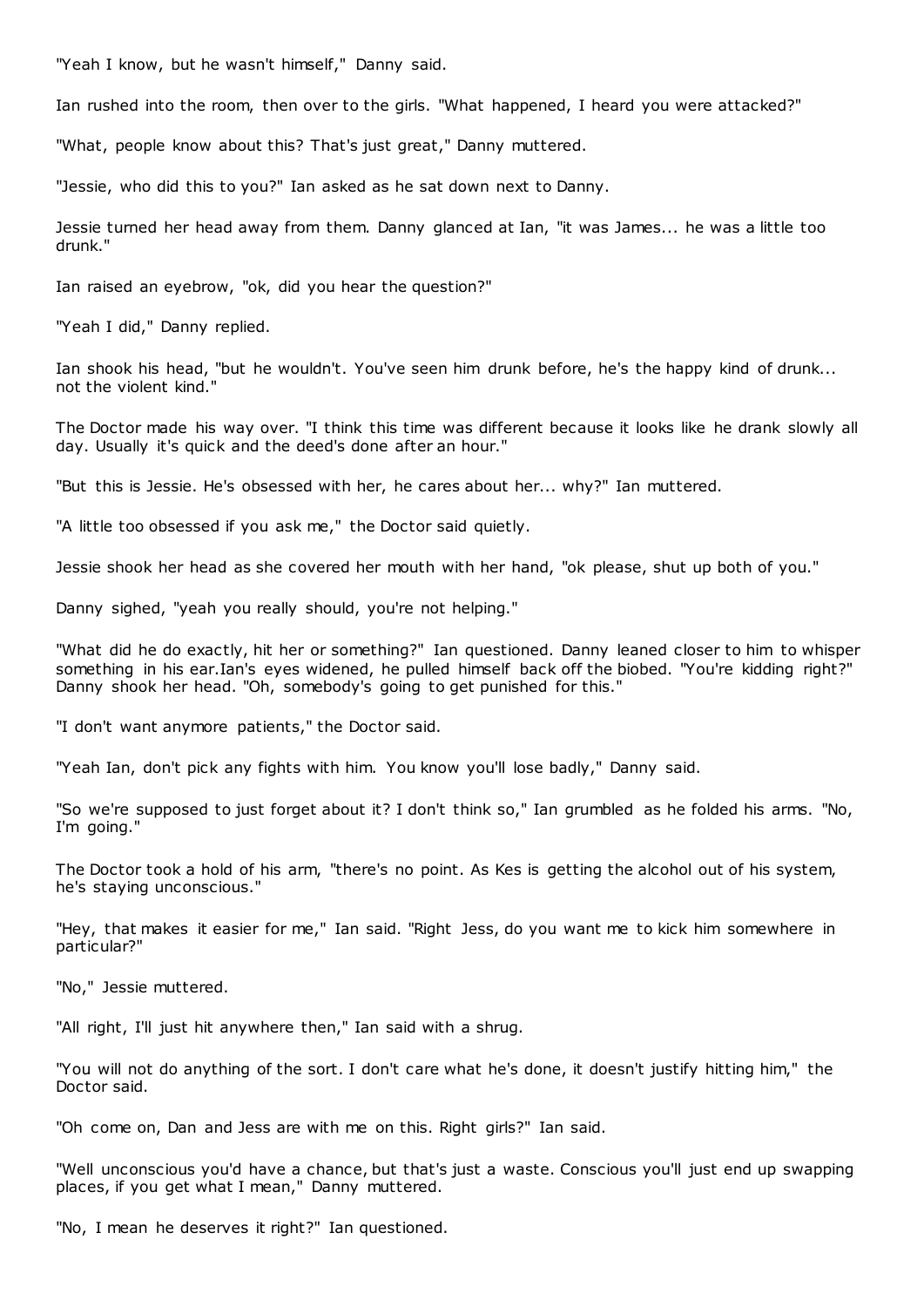"Actually yes," Danny replied.

Jessie glanced at her, "what? No he doesn't."

Ian stared blankly at her, "uh Jess, you do know what he did to you, right?"

"It's not like he was sober or meant it," Danny replied.

"But you just said," Ian muttered.

Danny shrugged, "yeah I did, cos let's face it he doesn't deserve a beating, but he does deserve a little slap at least. You know for drinking that much in the first place."

Ian looked bewildered, "I'm not going to just slap him."

"If you hit him, it'll feel like a slap to him. Face it Ian, you're not a violent guy and you can't even kill a fly with your punch," Danny said.

"That's not true," Ian muttered. "I'll kick him, there, everyone happy now?"

"I don't want anyone to hurt him. Just leave it ok," Jessie said.

"I can't believe you're being so protective of him still," Ian said. "You should be hating his guts for what he did to you."

#### **The Brig:**

Kes stood up while putting the med kit's strap over her shoulder. She got out a hypospray and knelt back down, she pressed it into James' neck and stood back up.

The security guy keyed in a few commands, the forcefield went down. Kes stepped, the forcefield reappeared.

James woke up, he slowly sat up. "Ok, what am I doing here?"

Kes looked uncomfortable, "um you were drunk, there was a..."

James glanced at her with wide eyes, "what no, I didn't."

"You remember something, what do you..." Kes questioned.

"Oh god, I'm in the brig so it couldn't have been a dream," James stuttered. He placed a hand over his face, "no no, I didn't."

Kes swallowed hard, "um, I don't know what..."

"I hurt her didn't I? Please tell me I didn't," James stuttered. Kes glanced briefly at the floor, she nodded her head. "No," he said, he started crying into his hands.

#### **Sickbay:**

"Come on, let's get you home Jess," Danny said as she stood up.

Ian rolled his eyes, "fine, ignore me."

"I think I will, you're making it worse," Danny muttered.

Jessie stood up too, "no I don't want to go home."

Danny put her arm back around her, "you can't sleep here."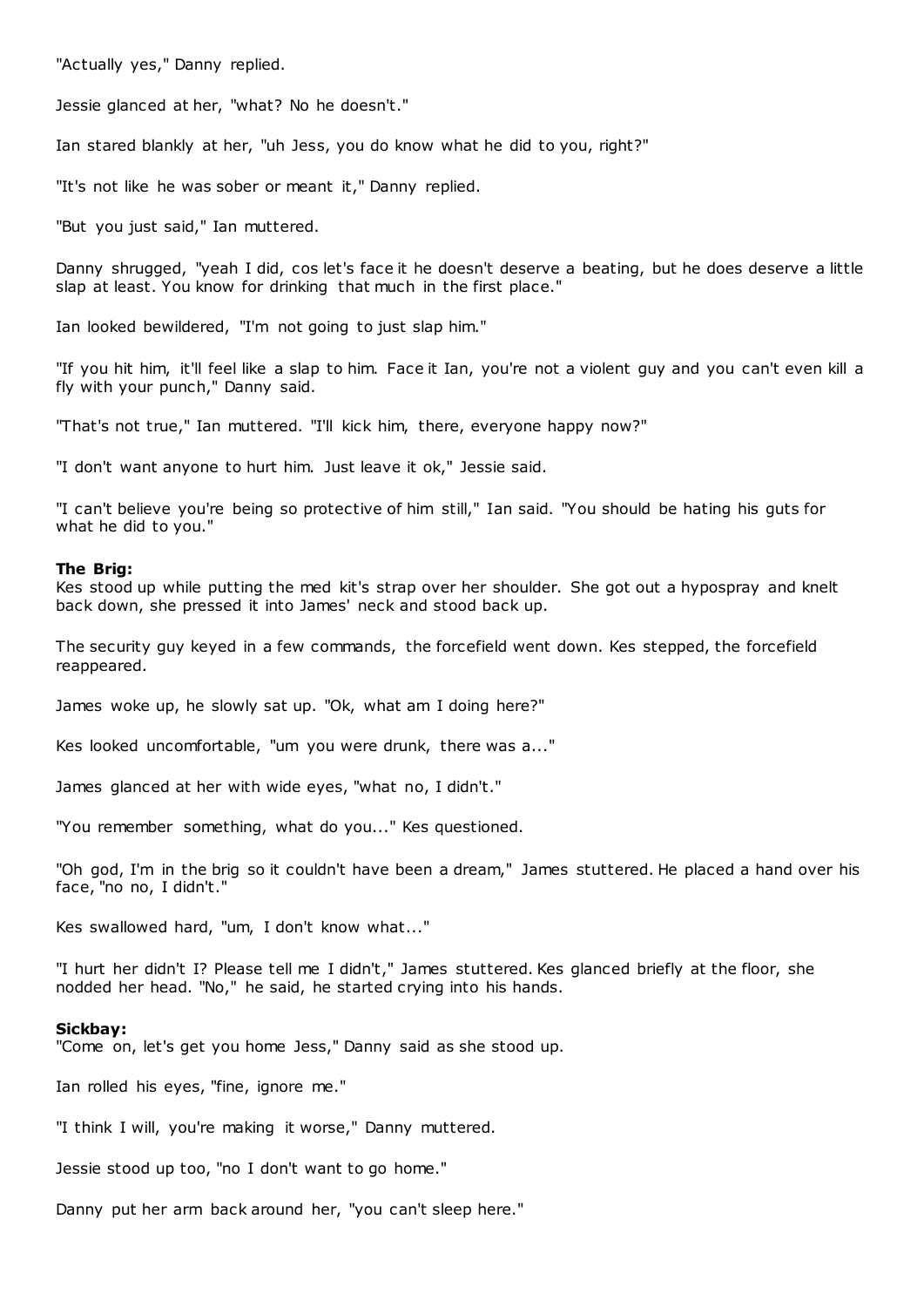Jessie shook her head, "I don't, I can't go back."

"All right, I still have a spare room. You could stay there until you can," Danny said.

"Really, you don't mind?" Jessie questioned.

Danny smiled, "of course I don't. I'll drop you off, then I'll get some of your stuff." They both headed out and passed Kes as they did.

"Unbelievable," Ian muttered.

"Yeah I know," Kes said.

"Is he awake yet?" Ian asked.

Kes frowned, "yes but I don't think he's up to visitors."

"I don't give a rat's ass about that," Ian grumbled. He headed towards the door, Kes quickly grabbed a hold of his arm.

"Ohno, you're not doing that," she said.

"Why the hell not?" Ian asked.

"Because it's not necessary, believe me," Kes replied.

Ian shook his head, "what is it with the women today? Danny thinks he only deserves a slap, Jessie's still protecting him, and now you."

"You don't get it. He doesn't need you to try beating him, or yell at him," Kes said.

"Oh boo hoo, who cares," Ian muttered.

"You're still not getting it. He doesn't need it cos he's doing it to himself," Kes said.

"Well, I'd better go and give him a hand then," Ian said as he walked out of the room.

#### **The Ready Room:**

"This is all my fault isn't it? I made things worse with him, like I did with everyone," Kathryn said.

Chakotay took a step closer to her, "no it's not. You tried to help him, it's his own fault that he got that drunk."

Kathryn sat down on the sofa, "I never thought he'd be capable."

"When you're drunk, you do stupid things," Chakotay said.

"Putting it mildly. I doubt either of them will get over this," Kathryn said.

"I thought that you hated the idea of them being together," Chakotay said.

"I dunno, they seem at the very least smitten with each other, well they were. The only reason I was against it was because I thought she wasn't good enough for him," Kathryn said.

Chakotay smiled, "you're probably the only one who thinks that."

"I just didn't think she liked him the same way. I mean he loves her and I doubt she feels the same way. It's just now there's a baby," Kathryn said.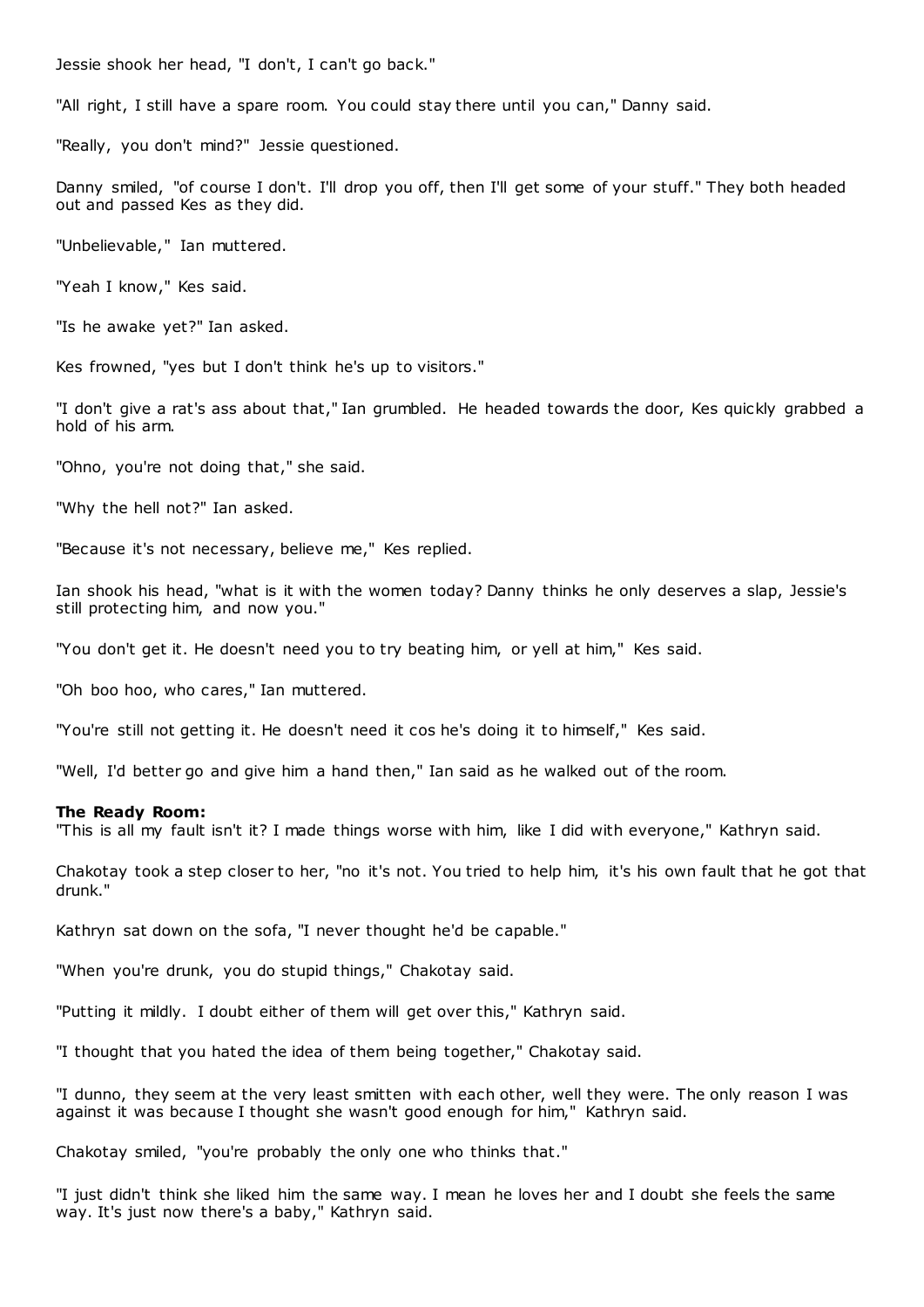"You must be as blind as he is," Chakotay muttered. Kathryn stared at him. "I think she does, were you even listening to her *I'm keeping his baby* speech a month ago?"

"I guess," Kathryn muttered. "Now she'll probably hate him, everything's so screwed up."

# **The Brig:**

The security guy jumped, he glanced in James' direction. He was lying on the bed, with his back to him. "What was that?" the security guy asked. He just shrugged. A loud bang startled him again, James didn't seem to hear it. He sat up but still kept his back to him.

Ian charged into the room, "you can go."

"Um, I can? You don't outrank me," the security guy said.

"I'll give you a day's rations, ok now leave for about ten minutes," Ian said.

The security guy shrugged, "I'll be right outside. While you're here, find out what that constant banging noise is." He stepped out.

Ian walked over to the forcefield, he pressed a button on the panel to lower it. He walked inside, "I've got a bone to pick with you."

"Fine," James groaned, he turned around. "Will this be verbal or violent?"

"Second," Ian replied.

"Ok," James muttered, he stood up.

Ian frowned, "ok, you're just going to stand there and let me."

"Why not, I deserve it don't I?" James muttered. He wiped away something from his eye. "What are you waiting for?"

Ian shook his head, "you'd like that wouldn't you? I don't want to hit you if that's what you want."

"That's fine, I can insult you to get you going if you want," James said.

"Um, what did you do to your hand?" Ian asked, eyeing James' left hand whic h was bleeding. He then looked up and noticed his arms were bruised, his other hand was in the same state.

He shrugged as he beckoned his head towards the wall, which had a few holes in it. "I think it would be easier on the wall if you took over, right? Do you want me to insult or not?"

"I don't understand, why did you do that?" Ian asked.

"What would you do?" James replied.

"Well for starters I wouldn't try to assault my girlfriend," Ian muttered. "There's no point in hitting you, I don't want to make you feel better."

"Don't worry about that, that'll never happen," James said.

"I think we're going to do the verbal one, cos I don't think you want that one," Ian said. "Lets see, where should I start?"

"Don't, there's no point in that either," James said.

Ian put one hand on his hip, "ah I got somewhere to start. Ok here goes. You're a moron."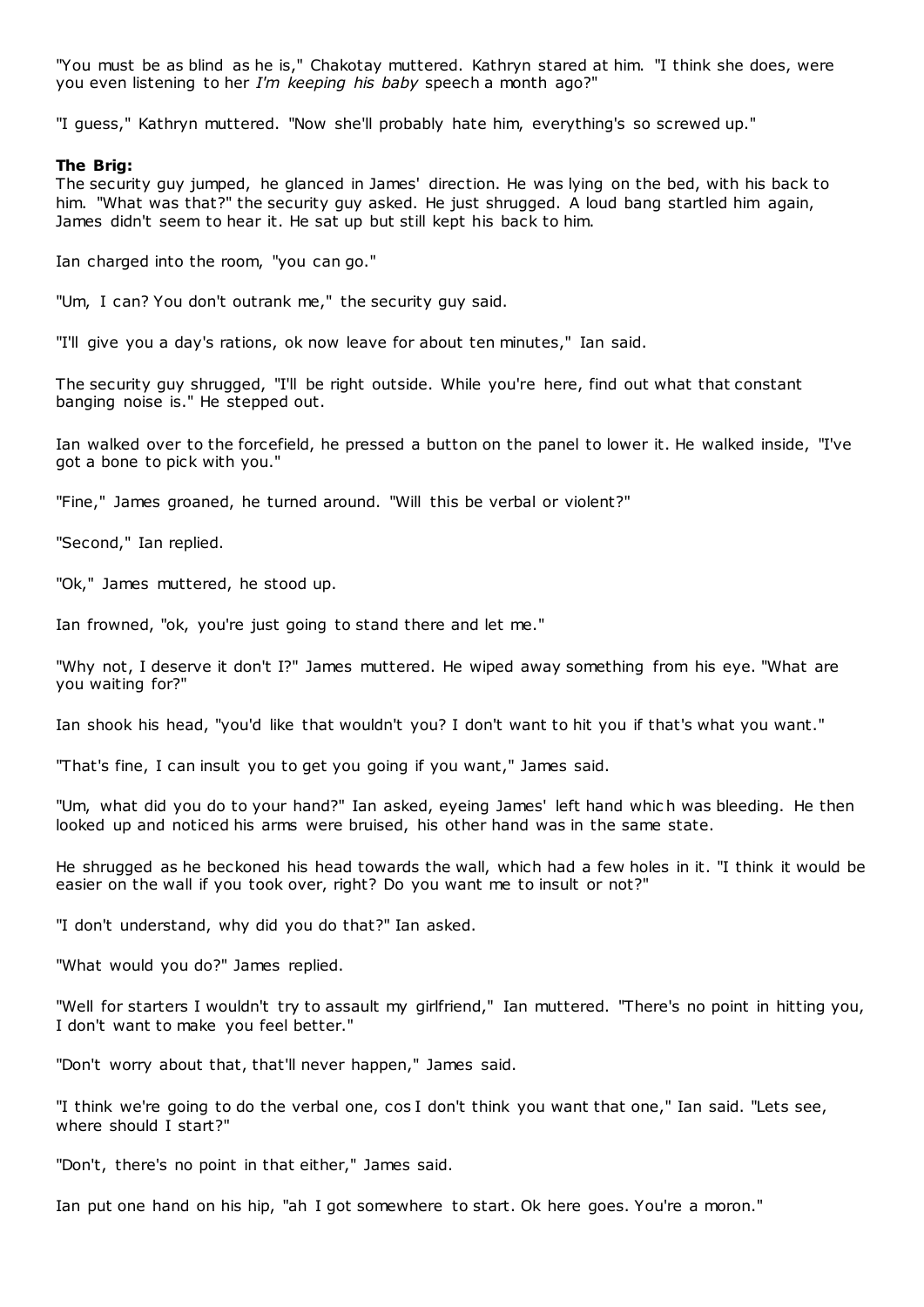"Ok I was expecting just a tad worse than that," James muttered.

"I can call you all the names under the sun, but that's a waste of time. Moron is appropriate, as is idiot," Ian said. "The only reason you'd drink the way you did is if you were depressed. What the hell is there to be depressed about?"

"You'll never understand," James replied.

"Shut up, I'm talking," Ian snapped. "You had something that a lot of guys would kill for, and would never get. You had a gorgeous girlfriend who adored you."

"I told you," James muttered as he turned his back on him.

"Oh poor you," Ian sarcastically said. "What the hell's the matter with you? She's a great girl, there isn't another one of her in the universe. She has trouble trusting men as it is. It means a lot that she trusted you but what did you do, go and betray her in one of the worst ways possible. She's not going to get over that fast."

"I don't know," James said, getting a few tears in his eyes again. "I don't what's wrong with me anymore."

"All I can think of is you're so screwed up that you just can't be happy, and you have to hurt other people to do that," Ian said. "That's what I don't get, why did Jessie decide to date you in the first place? Oh yes that's right, cos she didn't care. She liked the part of you that wasn't screwed up, and she believed in you."

"I know that she's probably, or rather was the only one who did," James said.

"Her mistake huh," Ian muttered. "I hope you're proud of yourself."

"Proud? I've never hated myself more than I do today," James muttered. "I guess this was inevitable. I was already just as bad as my dad before this, now I'm worse. He'll be the only proud one."

"Yeah that's true, I just hope the Taylor family ends with you. We certainly don't want anymore of you creeps," Ian said.

"Too late for that now," James said.

Ian frowned, "what?"

James turned back around, "I said it's too late for that now. She's, Jessie's pregnant."

"Oh and it gets better," Ian muttered.

"I know, you made your point perfectly clear. The only good thing about this is she'll never want to see me again, and the baby won't grow up with my influence," James said. He turned away again and sat down, he put his hands over his face. "Though growing up without my dad, that didn't do me any good, did it. Must be in the genes."

"Yeah you're right, she won't ever want to see you again. You'll be lucky if you ever see this kid, but I guess you wouldn't have drowned yourself with booze if you didn't want that to happen," Ian said. "Are you happy now? You're free of that responsibility, you don't have to pretend to be a good guy for Jessie anymore. It's over."

James started crying into his hands again, "no I'm not bloody happy." He moved his hands away and looked up at him. "I've wanted this for years."

"Wanted what?" Ian questioned.